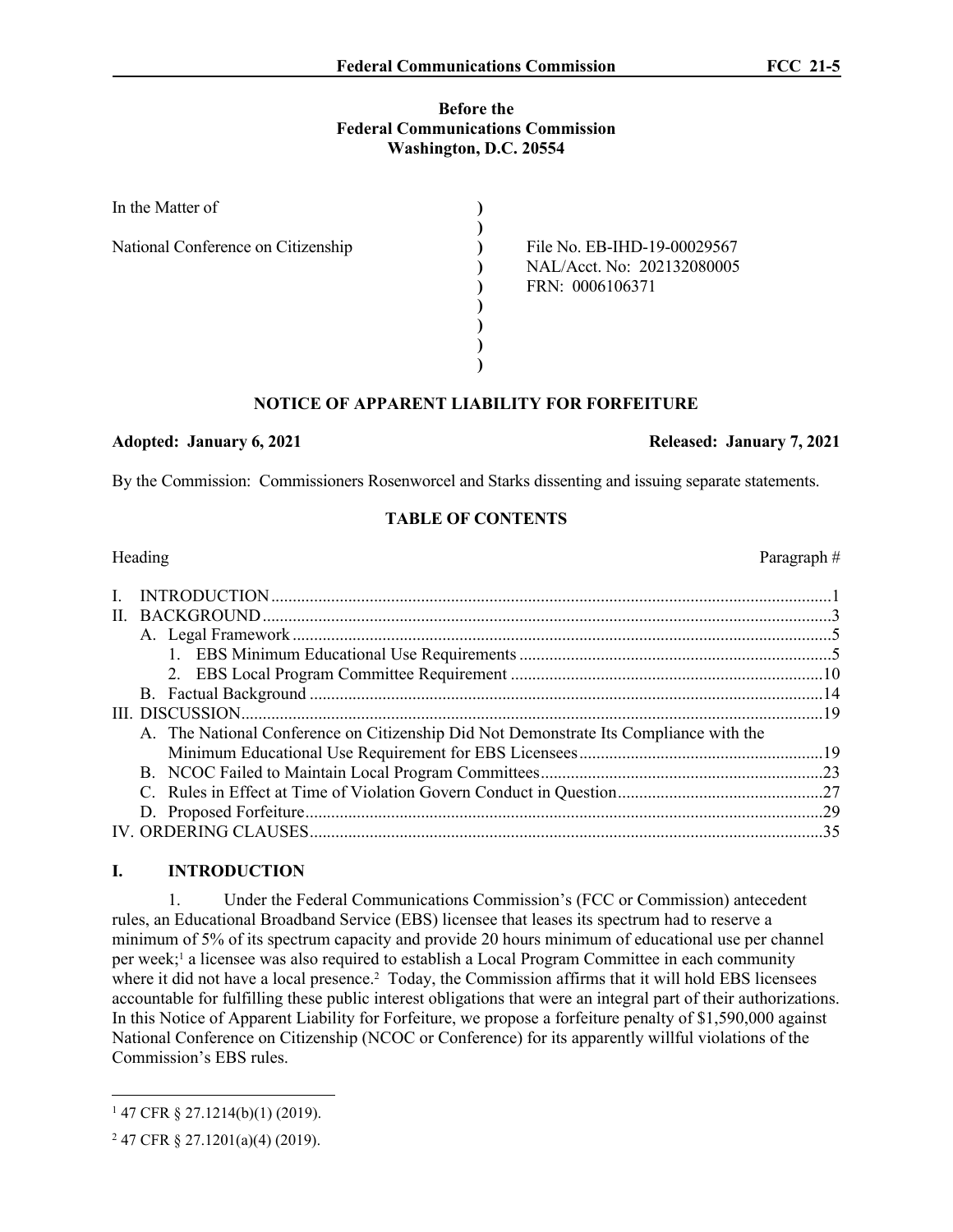2. While the Commission's rules permitted EBS licensees to rely on the provision of broadband or video service in fulfilling the 20-hour requirement,<sup>3</sup> based on our investigation,<sup>4</sup> we find that the Conference is apparently unable to demonstrate that the broadband service it offered to educational institutions ultimately met the Commission's threshold requirement to provide 20 hours per channel per week of educational use. Additionally, the Conference apparently failed to comply with the Commission's long-standing rule requiring the maintenance of a Local Program Committee in each of the non-local communities it serves. In short, the Conference appears to have taken on EBS licenses and enjoyed the flexibility afforded by the Commission to lease out most of the licensed spectrum for noneducational purposes—but did not act with the same diligence concerning its educational obligations. Instead, the Conference reaped financial benefits from the leasing of its EBS licenses while failing to meet its requirements under the Commission's rules for holding these licenses.<sup>5</sup>

## **II. BACKGROUND**

3. In 1963, the Commission established the Instructional Television Fixed Service (ITFS), the precursor to EBS, to enhance the educational experiences and opportunities for millions of America's students. In creating the ITFS, the Commission envisioned the 2500-2690 MHz band would be used for the transmission of "visual and accompanying aural instructional material to accredited public and private schools, colleges and universities for the formal education of students."<sup>6</sup> In 2004, the Commission reorganized the ITFS as the EBS and updated the rules to allow for greater technical flexibility in the use of this spectrum—while retaining specific educational obligations.<sup>7</sup> The primary purpose of the service remained to "further the educational mission of accredited public and private schools, colleges and universities providing a formal educational and cultural development to enrolled students" through video, data, or voice transmissions.<sup>8</sup>

4. The FCC encumbered EBS licenses with unique eligibility and other regulatory requirements to ensure that this spectrum would be used to achieve those educational purposes. To ensure the continuity of the ITFS's educational purpose, the Commission imposed the existing ITFS

<sup>5</sup> NCOC reports that approximately 55% of its assets are attributable to revenue from its EBS licenses. Response to Letter of Inquiry, from Nicolas Mele, Interim Chief Executive Officer, National Conference on Citizenship, to Marlene H. Dortch, Secretary, FCC, at 21 (Oct. 4, 2019) (NCOC LOI Response) (on file in EB-IHD-19-00029567). As of June 30, 2018, NCOC reported \$3,740,818 in "total assets" and \$2,912,434 in "net assets." *Id.*, Appx. 18 at Lines 20 and 22 (NCOC's Internal Revenue Form (IRS) Form 990, "Return of Organization Exempt from Tax," 2017 tax year beginning July 1, 2017 and ending June 30, 2018).

<sup>6</sup> *See Amendment of Parts 2 and 4 of the Commission Rules and Regulations to Establish a New Class of Educational Television Service for the Transmission of Instructional and Cultural Material to Multiple Receiving Locations on Channels in the 1990-2110 MC/S or 2500-2690 MC/S Frequency Band et al.*, Report and Order, 39 F.C.C. 846, 852-53, para. 25 (1963) (*Educational TV Order*), *recon. denied*, 39 F.C.C. 873 (1964).

<sup>7</sup> *Amendment of Parts 1, 21, 73, 74 and 101 of the Commission's Rules to Facilitate the Provision of Fixed and Mobile Broadband Access, Educational and Other Advanced Services in the 2150-2162 and 2500-2690 MHz Bands et al.*, WT Docket No. 03-66, Report and Order and Further Notice of Proposed Rulemaking, 19 FCC Rcd 14165 (2004) (*2004 EBS Order*).

8 47 CFR § 27.1203(b) (2019).

<sup>3</sup> *See, e.g.*, 47 CFR § 27.1201(a)(3) (2019).

<sup>4</sup> In July 2019, Commissioner Brendan Carr sent a letter to NCOC requesting information regarding NCOC's compliance with these requirements for EBS licensees. Letter from Brendan Carr, Commissioner, Federal Communications Commission, to Sterling Speirn, Chief Executive Officer, National Conference on Citizenship (July 17, 2019) (on file in EB-IHD-19-00029567) (Carr Letter). The Enforcement Bureau subsequently issued a Letter of Inquiry (LOI) to NCOC, initiating an investigation into whether NCOC violated the Commission's rules governing EBS licensing requirements. Letter of Inquiry from Jeffrey J. Gee, Chief, Investigations and Hearings Division, FCC Enforcement Bureau, to Nicholas Mele, Chief Executive Officer, National Conference on Citizenship (Aug. 6, 2019) (on file in EB-IHD-19-00029567) (NCOC LOI).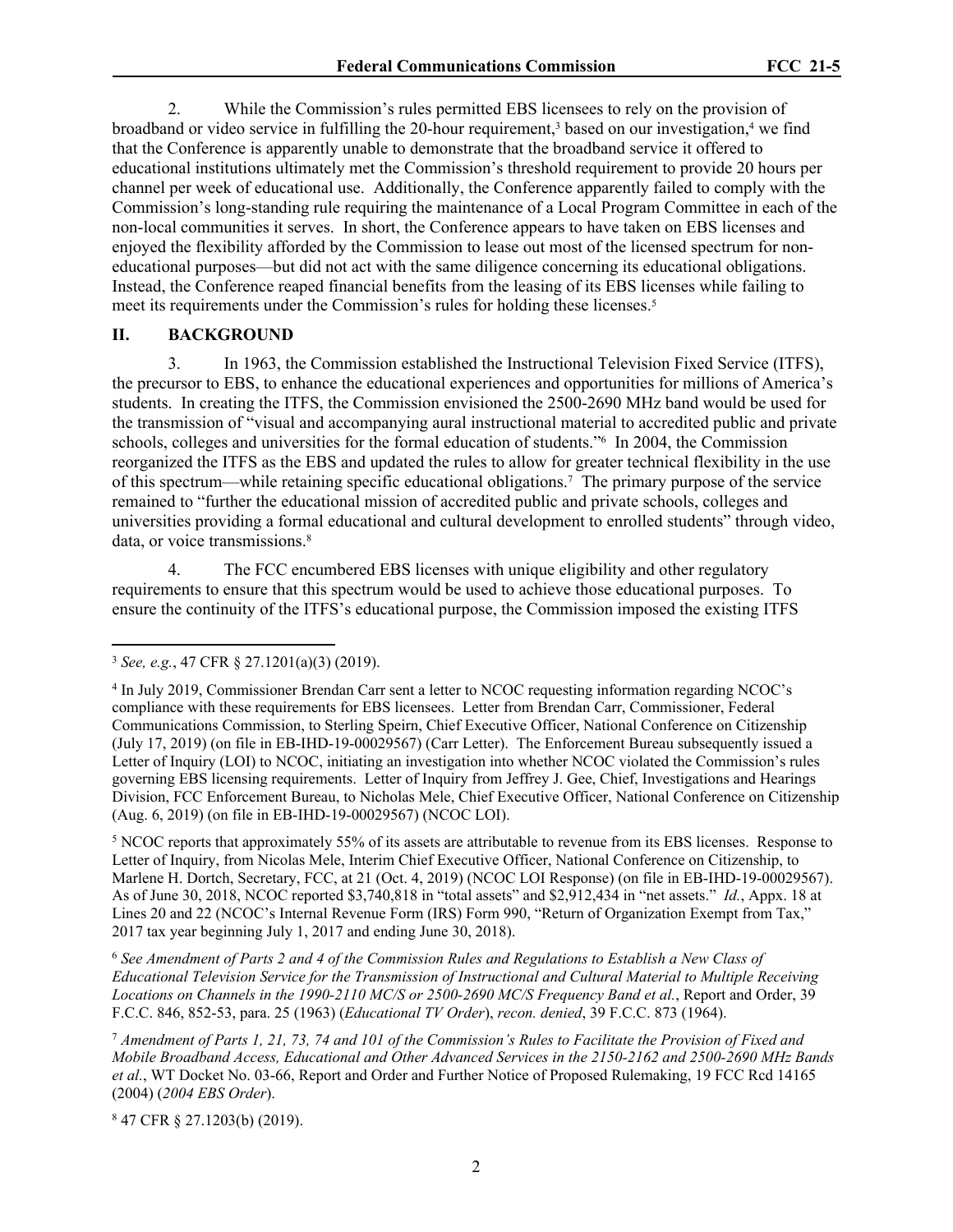requirements upon EBS licensees, including the establishment of a Local Program Committee in each community where the licensee does not have a local presence (the Local Program Committee requirement),<sup>9</sup> and the requirement that a licensee entering into any spectrum lease must reserve a minimum of 5% of its spectrum capacity and provide 20 hours minimum of educational use per channel per week (the 20-hour requirement).10 Upon obtaining their licenses, EBS licensees took on the responsibility to ensure that the EBS educational mission would be faithfully administered and delivered to the appropriate educational institutions and their students.

# **A. Legal Framework**

## **1. EBS Minimum Educational Use Requirements**

5. For over 50 years, from 196311 until repeal of the requirement effective April 27, 2020,<sup>12</sup> the Commission's rules imposed an educational use requirement on all EBS licensees (or their ITFS predecessors). When the Commission established ITFS in the 2500-2690 MHz band,<sup>13</sup> it envisioned that the band would be used for transmission of instructional material to accredited public and private schools, colleges, and universities for the formal education of students.<sup>14</sup> The Commission also permitted ITFS licensees to use the channels to transmit cultural and entertainment material to educational institutions, and to transmit instructional material to non-educational institutions such as hospitals, nursing homes, training centers, clinics, rehabilitation centers, commercial and industrial establishments, and professional groups.15 ITFS licensees were also allowed to use their systems to perform related services directly concerned with formal or informal instruction and training, and to carry administrative traffic when not being used for educational purposes.<sup>16</sup>

6. The Commission expanded the kinds of services that would qualify as "educational use" over the years. For example, in light of the "increasing use of the Internet for educational purposes," the Commission permitted ITFS/EBS licensees of all types to take advantage of changes in technology, including the introduction of broadband.<sup>17</sup> The Commission similarly no longer limited permitted services to "in-classroom instruction."18 In expanding permitted use, however, the Commission retained

<sup>12</sup> *See* Transforming the 2.5 GHz Band, 84 Fed. Reg. 57343, 57343 (Oct. 25, 2019) (*2.5 GHz Fed. Reg. Notice*); *see also Transforming the 2.5 GHz Band*, WT Docket No. 18-120, Report and Order, 34 FCC Rcd 5446, 5489, 5490, paras. 117, 124 (2019) (*2019 EBS Order*).

<sup>13</sup> *See generally Educational TV Order.*

<sup>14</sup> *See Amendment of Parts 2, 21, 74 and 94 of the Commission's Rules and Regulations in Regard to Frequency Allocation to the Instructional Television Fixed Service, the Multipoint Distribution Service, and the Private Operational Fixed Microwave Service et al.*, GN Docket No. 80-112, Report and Order, 94 F.C.C.2d 1203, 1208, para. 9 (1983) (*1983 R&O*) (citing *Educational TV Order*, 39 F.C.C. at 853, para. 25).

<sup>15</sup> *See id.*

<sup>16</sup> *See id.* 

<sup>17</sup> *2004 EBS Order*, 19 FCC Rcd at 14222, para. 151.

<sup>18</sup> *Amendment of Parts 1, 21, 73, 74 and 101 of the Commission's Rules to Facilitate the Provision of Fixed and Mobile Broadband Access, Educational and Other Advanced Services in the 2150-2162 and 2500-2690 MHz Bands*, WT Docket No. 03-66, Order on Reconsideration and Fifth Memorandum Opinion and Order and Third Memorandum Opinion and Order and Second Report and Order, 21 FCC Rcd 5606, 5718, para. 273 (2006) (*2006 EBS Order*); *see also* 47 CFR § 27.1203(c) (2019); *Amendment of Parts 21 and 74 to Enable Multipoint* 

(continued….)

<sup>9</sup> *See 2004 EBS Order*, 19 FCC Rcd at 14222, 14234, paras. 152, 181; *see also* 47 CFR § 27.1201(a)(4) (2019); *Amendment of Part 74 of the Commission's Rules and Regulations in Regard to the Instructional Television Fixed Service*, MM Docket No. 83-523, Second Report and Order, 101 F.C.C.2d 49, 62, paras. 28-29 (1985) (*1985 ITFS Report and Order*).

<sup>10</sup> *See 2004 EBS Order*, 19 FCC Rcd at 14234, para. 181; *see also* 47 CFR § 27.1214(b)(1) (2019).

<sup>11</sup> *See Educational TV Order*, 39 F.C.C. at 852-53, para. 25.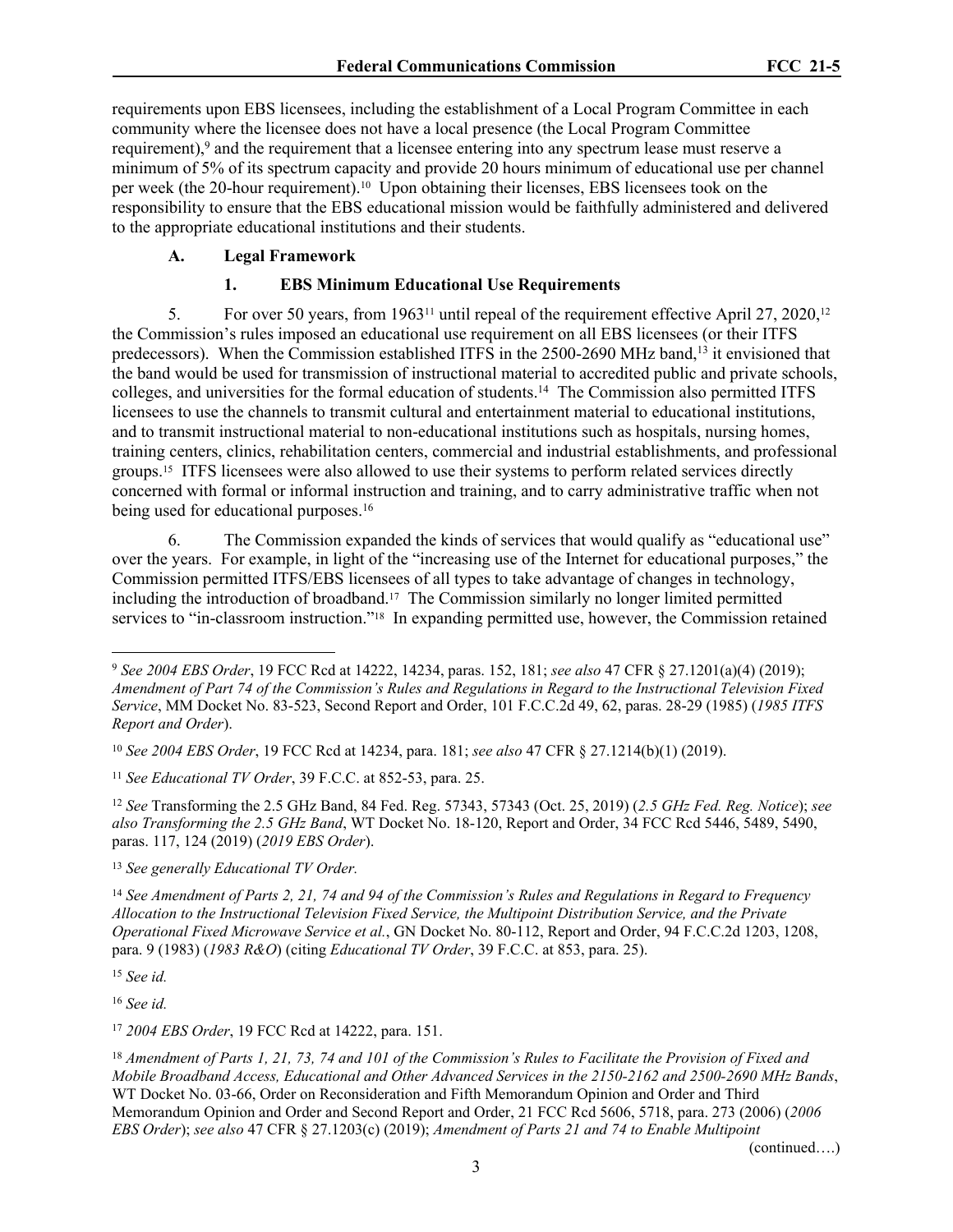its "content restrictions," and emphasized that the purpose of this spectrum assignment would be to "maintain the traditional educational purposes" of the original ITFS service.<sup>19</sup> Thus, the Commission continued to require channels to be used to "further the educational mission of accredited schools offering formal educational courses to enrolled students."20 The Commission repeatedly reaffirmed the applicability of the educational use requirement as a means of "safeguarding the primary educational purpose" of the spectrum.<sup>21</sup>

7. In the 2000s, a series of Commission Orders rebranded ITFS to EBS and changed certain technical rules to better reflect the likely use of the band going forward.22 Significant changes were made to the EBS band plan in 2004, in part because the existing band plan had been designed for broadcast services as opposed to broadband.<sup>23</sup> The Commission explicitly declined to relax the educational requirements or eligibility restrictions then in place, however, citing the public interest in the educational purpose of the band.24 In 2006, the Commission made further changes to the band plan transition rules and mechanisms but declined to make changes to any educational requirements.25 The Commission again revisited certain issues regarding the band plan transition in 2008, and made a number of other small changes to the rules, but did not amend the educational use requirements.<sup>26</sup>

8. Despite these modifications and revisions to this band, the Commission's rules included a specific mandate for EBS licensees leasing their excess capacity and using digital transmissions to "provide at least 20 hours per licensed channel per week of EBS educational usage."<sup>27</sup> This 20-hour requirement is "appl[ied] spectrally over the licensee's whole actual service area."28 Although the mandate applied "before leasing excess capacity," *i.e.,* as a prerequisite to any such lease, it extended throughout the lease term as well.<sup>29</sup>

(Continued from previous page)

*Distribution Service and Instructional Television Fixed Service Licensees to Engage in Fixed Two-Way Transmissions*, MM Docket No. 97-217, Report and Order, 13 FCC Rcd 19112, 19154-55, para. 81 (1998) (*Two-Way Order*).

<sup>19</sup> *2004 EBS Order*, 19 FCC Rcd at 14222, 14234, paras. 152, 181; *accord Two-Way Order*, 13 FCC Rcd at 19159- 60, paras. 89-90.

<sup>20</sup> 47 CFR § 27.1203(b) (2019); *see also Two-Way Order*, 13 FCC Rcd at 19154, para. 81 & n.189 (noting that the transmissions also could be in furtherance of the educational mission of "other eligible institution[s]").

<sup>21</sup> *Two-Way Order*, 13 FCC Rcd at 19159-60, paras. 89-90; *accord 2006 EBS Order*, 21 FCC Rcd at 5701, para. 227; *2004 EBS Order*, 19 FCC Rcd at 14222, 14234, paras. 152, 181.

<sup>22</sup> *See Amendment of Parts 1, 21, 73, 74 and 101 of the Commission's Rules to Facilitate the Provision of Fixed and Mobile Broadband Access, Educational and Other Advanced Services in the 2150-2162 and 2500-2690 MHz Bands et al.*, WT Docket No. 03-66, Third Order on Reconsideration and Sixth Memorandum Opinion and Order and Fourth Memorandum Opinion and Order and Second Further Notice of Proposed Rulemaking and Declaratory Ruling, 23 FCC Rcd 5992, 5996 (2008) (*2008 EBS Order*); *2006 EBS Order*, 21 FCC Rcd at 5612, para. 4; *2004 EBS Order*, 19 FCC Rcd at 14169, para. 6.

<sup>23</sup> *See 2004 EBS Order*, 19 FCC Rcd at 14177, 14182-84, paras. 22, 36-39.

<sup>24</sup> *See id.* at 14223, para. 152; *see also id.* at 14234, para. 181.

<sup>25</sup> *See 2006 EBS Order*, 21 FCC Rcd at 5699-701, paras. 223-28 (rejecting a proposal to increase the minimum educational use requirements and to provide guidance on meeting those requirements)*.*

<sup>26</sup> *See 2008 EBS Order*, 23 FCC Rcd at 6048-50, paras. 146-49.

<sup>27</sup> 47 CFR § 27.1214(b)(1) (2019).

<sup>28</sup> *Id.*

<sup>29</sup> *See, e.g., id.* § 27.1214(b)(2) (2019); *2019 EBS Order*, 34 FCC Rcd at 5448, para. 7; *Amendment of Parts 1, 21, 73, 74 and 101 of the Commission's Rules to Facilitate the Provision of Fixed and Mobile Broadband Access, Educational and Other Advanced Services in the 2150-2162 and 2500-2690 MHz Bands et al.*, WT Docket No. 03-

(continued….)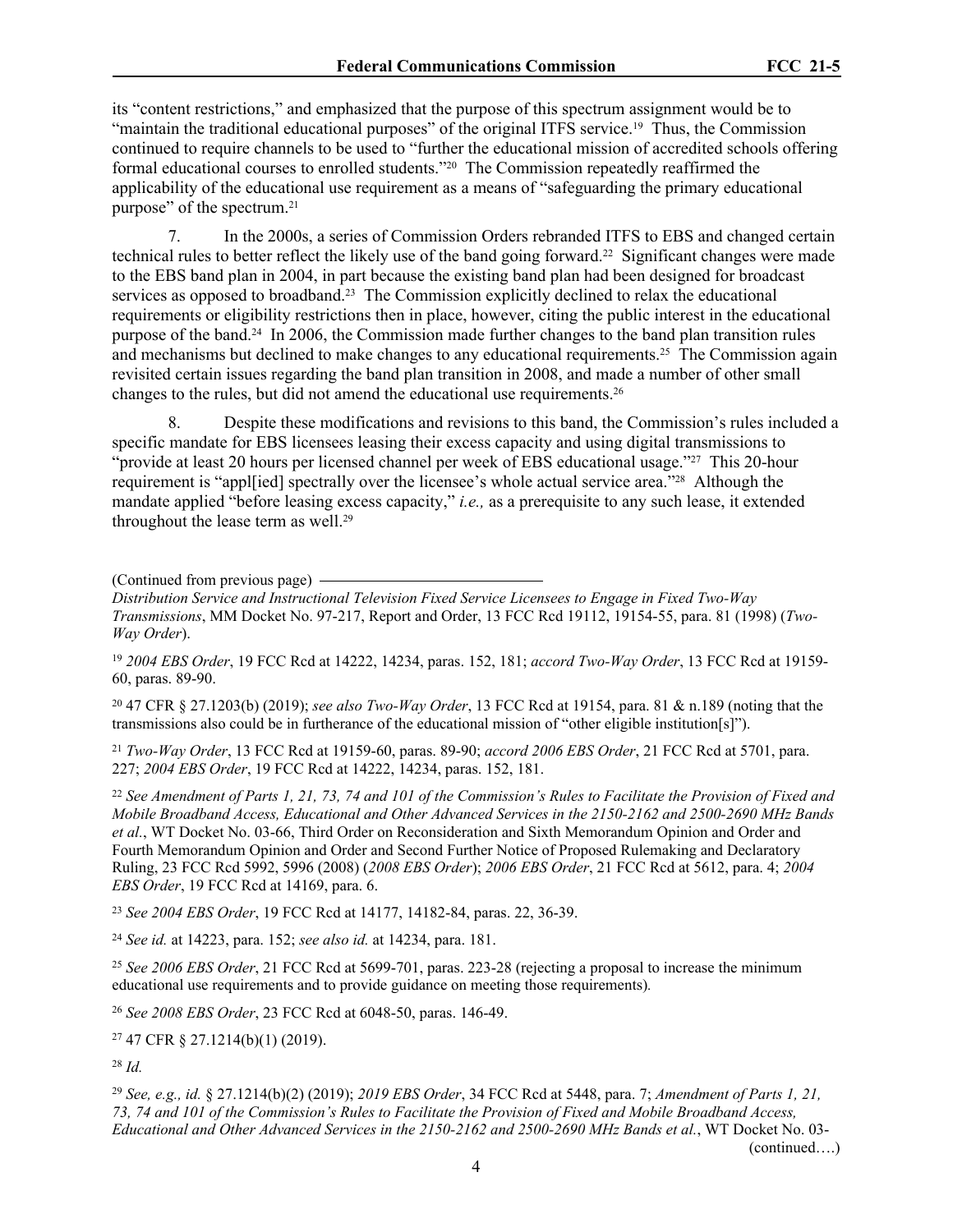9. The Commission has long been loath to substitute its judgment for that of educational authorities concerning what content or use is regarded as educational, where such use otherwise complies with Commission requirements.<sup>30</sup> Instead, the Commission stated that it would rely on the "good-faith efforts" of licensees to ensure compliance with the educational use requirements.<sup>31</sup> The Commission cautioned, however, that licensees may bear the burden of proving compliance with the educational use requirements in audits and other situations.<sup>32</sup> In those situations, "licensees must be ready and able to describe *and document* how they complied with [the educational-use] requirements."33 The Commission's rules also recognized that the services required of EBS licensees should be provided "in a manner and in a setting conducive to educational usage.<sup>734</sup>

## **2. EBS Local Program Committee Requirement**

10. As part of ensuring that the educational purpose of the ITFS/EBS band was carried out, the Commission limited eligibility for ITFS licenses to entities meeting certain qualifications. The *Educational TV Order* limited eligibility to "institutional or governmental organization[s] engaged in the formal education of enrolled students or to a nonprofit organization formed for the purpose of providing instructional television material to such institutional or governmental organizations."35 The Commission declined to expand the categories of entities eligible to obtain licenses to include either "commercial organizations such as private vocational schools, professional associations, lang[ua]ge schools, dancing academies, etc.," or municipal services such as training police officers or public health workers, in order to ensure adequate spectrum availability to meet educational demands.36 The strong focus on direct education of students was thus a cornerstone of the Commission's eligibility requirements from the beginning of the ITFS/EBS service.

11. In 1985, the Commission reexamined the eligibility requirements for the band.<sup>37</sup> At the time, many commenters asked the Commission to limit eligibility for ITFS licenses to local applicants.<sup>38</sup> The Commission recognized that "[l]ocally based educational entities have been convincingly demonstrated by the comment[e]rs to be the best authorities for evaluating their educational needs and the needs of others they propose to serve in their communities, for designing courses to suit those needs, and for scheduling courses during the school year."39 But because the Commission believed that national organizations could "have a significant role to play in the development and delivery of ITFS service," the Commission did not ban non-local applicants.40 Instead, recognizing the importance of ensuring adequate educational use of the service, the Commission established special requirements for non-local applicants, including a requirement to provide letters from local accredited educational institutions demonstrating

(Continued from previous page)

<sup>30</sup> *Two-Way Order*, 13 FCC Rcd at 19154, para. 81 n.188; *see also 1985 ITFS Report and Order,* 101 F.C.C.2d at 80, para. 75.

<sup>31</sup> *Two-Way Order*, 13 FCC Rcd at 19162, para. 94; *see also 2006 EBS Order*, 21 FCC Rcd at 5701, para. 227.

<sup>32</sup> *See Two-Way Order*, 13 FCC Rcd at 19154, 19162, paras. 81 n.188, 94.

<sup>33</sup> *Id.* at 19162, para. 94 (emphasis added).

<sup>34</sup> 47 CFR § 27.1201(a)(3) (2019).

<sup>35</sup> *See Educational TV Order*, 39 F.C.C. at 864; *see also id.* at 853-54, paras. 27-29.

<sup>36</sup> *See id.* at 854, para. 28.

<sup>37</sup> *See 1985 ITFS Report and Order*, 101 F.C.C.2d at 62, paras. 28-29.

<sup>38</sup> *Id.* at 54, para. 8.

<sup>39</sup> *Id.* at 56, para. 16.

<sup>40</sup> *Id.* at 56, para. 17.

<sup>66,</sup> Notice of Proposed Rulemaking, 33 FCC Rcd 4687, 4689, para. 4 (2018); *2004 EBS Order*, 19 FCC Rcd at 14234, para. 181.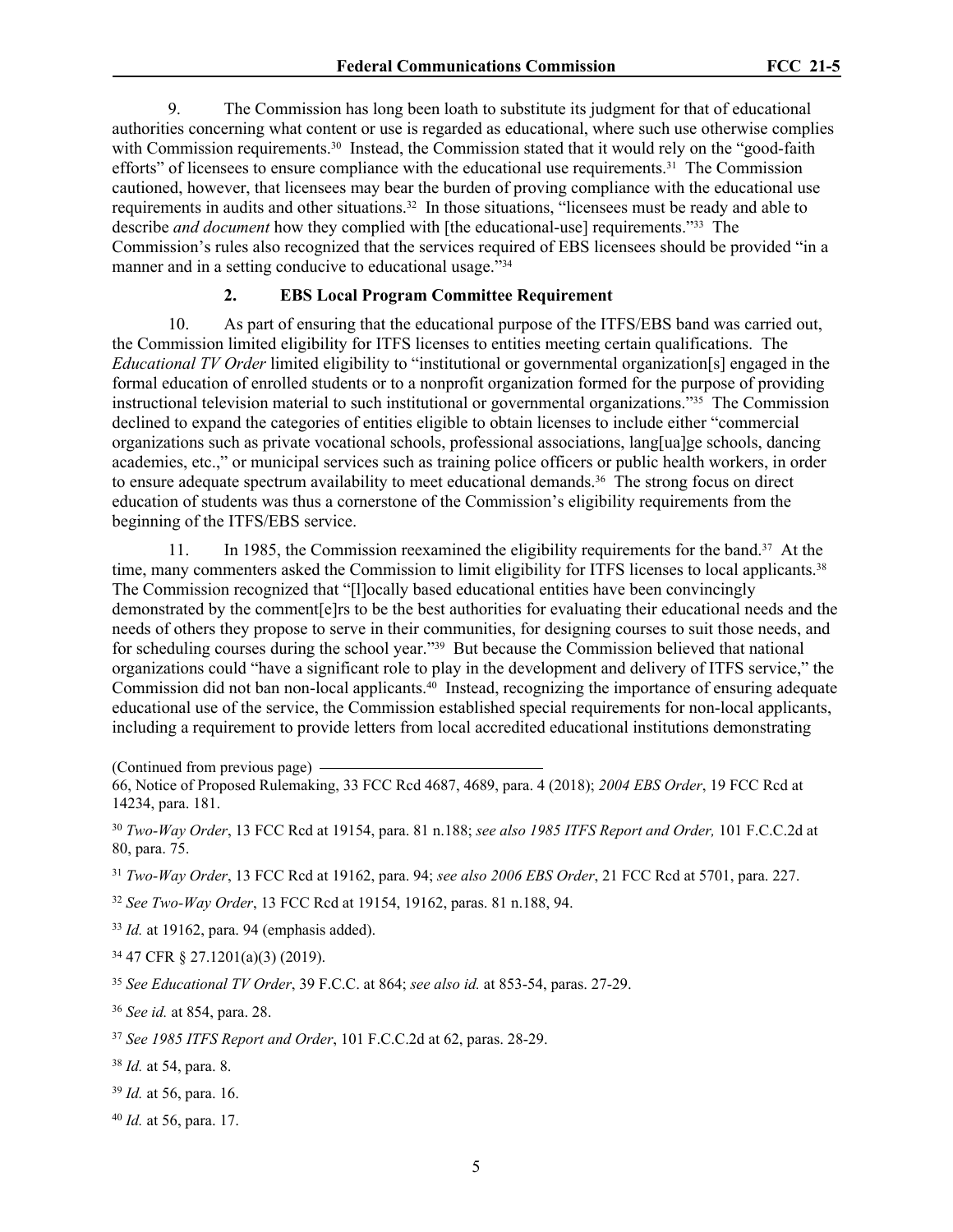that the applicant's programming would be incorporated into the institution's curriculum41 and a requirement to establish a Local Program Committee.<sup>42</sup>

12. The Commission established the Local Program Committee requirement in the *1985 ITFS Report and Order* as part of an effort to adequately support and preserve the educational nature of the ITFS band.43 The rule required that "[n]onlocal applicants, in addition to submitting letters from proposed receive sites, must demonstrate the establishment of a local program committee in each community where they apply."44 Each receive site letter was required to include confirmation that a member of the institution's staff would serve on the Local Program Committee and show that the representative would aid in the selection, scheduling, and production of the programming received over the system.45 The Commission established this requirement to ensure that, when a licensee was not an accredited local educational institution, the licensee's spectrum nonetheless was used for educational purposes appropriate to the local community.<sup>46</sup>

13. The Local Program Committee requirement remained in effect even while other alterations were made to reflect the changed regulatory circumstances of the band. In 2004, the Commission reorganized the original part 74 rules into part 27, but made no modifications to the rule text.47 When the Commission modified several rules relating to EBS educational requirements in 2008, including certain other requirements for non-local licensees, it did not alter the Local Program Committee requirement.48 Instead, the Commission modified section 27.1201(a)(3) of the Commission's rules to better accommodate both technological and regulatory developments.49 While the expansion of services available through EBS licenses and spectrum has grown to include broadband and data services, EBS licensees remained obligated to use their channels to "further the educational mission of accredited schools offering formal educational courses to enrolled students."<sup>50</sup> EBS licensees were thus obligated to ensure they were meeting their requirement to deliver the content and educational use that was relevant to the local communities they serve.

## **B. Factual Background**

14. The Conference describes itself as a "nonprofit corporation chartered [incorporated] by Congress in 1953 for purposes, as stated in the Congressional charter, 'being solely patriotic and educational.'"51 Headquartered in Washington, D.C., the Conference asserts that it is dedicated to strengthening civic life in America through its three main activities: (1) holding an annual conference; (2) producing civic health indices for municipalities and states; and (3) engaging in educational activities,

<sup>50</sup> 47 CFR § 27.1203(b) (2019); *see also id*. § 27.1201(a)(3) (stating that where broadband or data services are proposed the receive-site letter "should indicate that the data services will be used in furtherance of the institution's educational mission and will be provided to enrolled students, faculty and staff in a manner and in a setting conducive to educational usage").

<sup>51</sup> Response to Letter of Inquiry, from Nicolas Mele, Interim Chief Executive Officer, National Conference on Citizenship, to Marlene H. Dortch, Secretary, FCC, at 1 (Oct. 4, 2019) (NCOC LOI Response) (on file in EB-IHD-19-00029567). NCOC has no parent or affiliate organizations. *Id.* at 2.

<sup>41</sup> *Id.* at 60-62, paras. 25-27.

<sup>42</sup> *Id.* at 62, para. 28.

<sup>43</sup> *See id.* at 62, paras. 28-29.

<sup>44</sup> *See id*. at 110; 47 CFR § 74.932(a)(5) (1985); 47 CFR § 27.1201(a)(4) (2019).

<sup>45</sup> *See 1985 ITFS Report and Order*, 101 F.C.C.2d at 62, para. 29.

<sup>46</sup> *See id.* at 62, para. 28.

<sup>47</sup> *See 2004 EBS Order*, 19 FCC Rcd at 14236, para. 186.

<sup>48</sup> *See 2008 EBS Order*, 23 FCC Rcd at 6048-50, paras. 146-49.

<sup>49</sup> *Id.*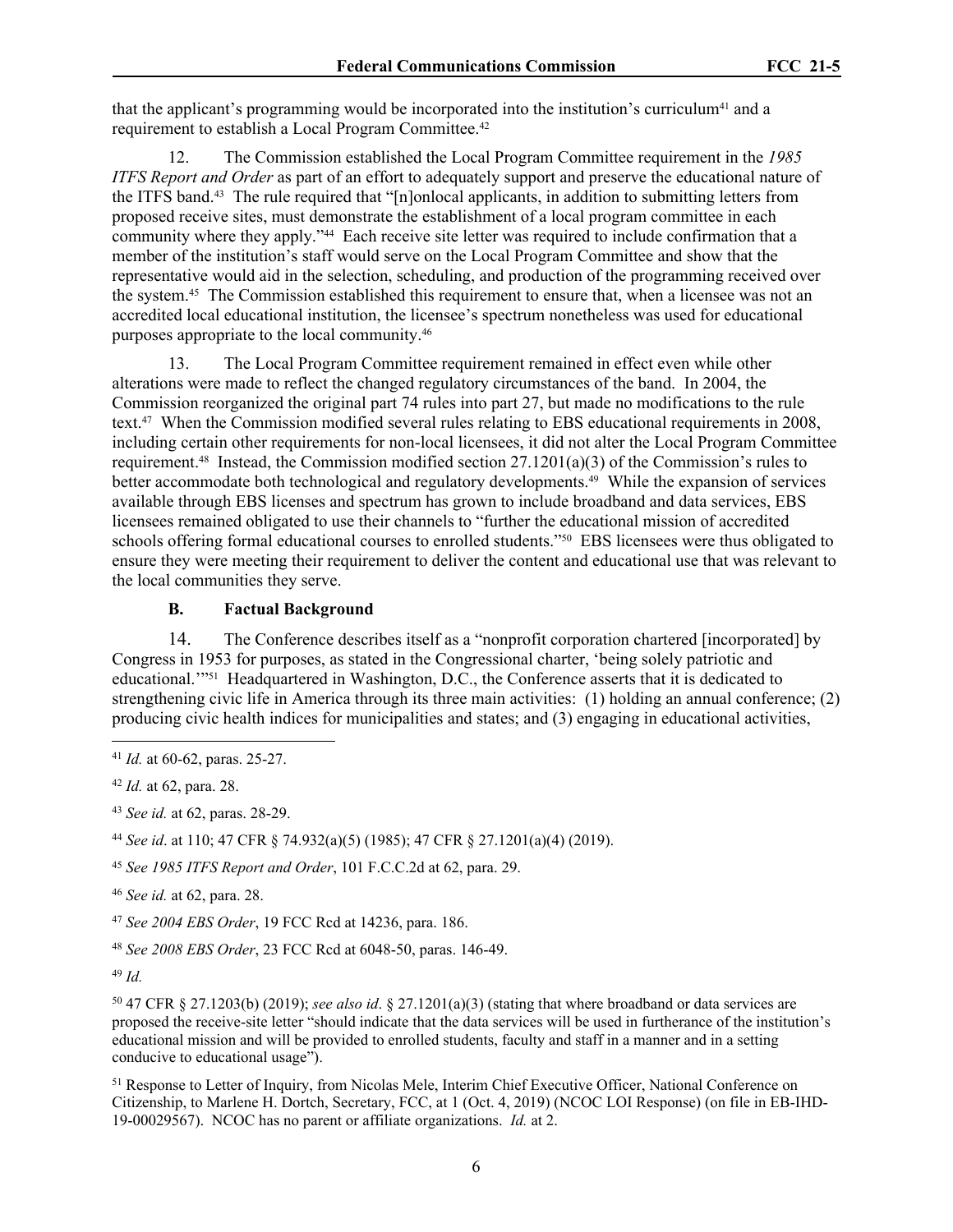including the development of curriculum around civics for middle schools, high schools, community colleges, and four-year colleges and universities.52 The Conference states that its educational activities account for 40% of the organization's time.<sup>53</sup>

15. The Conference holds 8 EBS licenses<sup>54</sup> and leases 95% of the capacity of those licenses and associated channels to Clearwire Spectrum Holdings III LLC (Clearwire) pursuant to a "long term *de facto* transfer lease agreement," dated January 20, 2015 and effective March 18, 2015.<sup>55</sup> Clearwire is a subsidiary of the Sprint Corporation.<sup>56</sup> The lease agreement reserves for the Conference's use the capacity required to be set aside for EBS licensees pursuant to FCC rules. The agreement also states that the Conference may use the reserved spectrum "for any purpose that furthers its educational mission, including but not limited to the satisfaction of its minimum educational use requirements for EBS channels."<sup>57</sup> The Conference represents that it satisfies its educational use requirement by providing schools with equipment and access to Sprint services, rather than using its reserved capacity to deploy its own facilities.<sup>58</sup>

16. While part of its mission is ostensibly educational in nature, the Conference does not claim to provide educational programming. Rather, the Conference asserts that it arranges for and provides "equipment and service on the Sprint wireless system" for each of its receive sites.<sup>59</sup> Specifically, the Conference states that it provides WIMAX devices and Internet service to its receive sites for a variety of educational uses, including: school related e-mail communications; school-related streaming and downloading of educational content to the classroom; lab observations and monitoring; educational reference and research; interconnection from remote locations; faculty class preparation and training; broadband assisted Internet activities; student standardized test preparation and performance improvement; data transmissions; uploading and downloading of educational content; grading, attendance, and other administrative functions; IT; technical and security system monitoring; IT

<sup>55</sup> *Id.* at 18 ("NCOC is party to one lease titled 'Educational Broadband Service Long-Term *De Facto* Transfer Lease Agreement with Clearwire Spectrum Holdings III, LLC, a subsidiary of Sprint."); *see also id.* at Appx. 2 (NCOC-FCC License and Lease Tracking Chart), Appx. 4 (Educational Broadband Service Long-Term *De Facto* Transfer Lease Agreement) (redacted).

<sup>56</sup> *See* Sprint Corp., Annual Report (Form 10-K) at Exh. 21 (May 29, 2019),

<https://www.sec.gov/Archives/edgar/data/101830/000010183019000022/sprintcorp10-kexhibit21201.htm>(last visited Aug. 27, 2020). T-Mobile has since acquired Sprint in a merger that was approved by the Commission in 2019. *See Applications of T-Mobile US, Inc., and Sprint Corporation, et al., for Consent to Transfer Control of Licenses and Authorizations,* Memorandum Opinion and Order, Declaratory Ruling, and Order of Proposed Modification, 34 FCC Rcd 10578 (2019)

<sup>57</sup> NCOC LOI Response, Appx. 4 at 5-6.

<sup>58</sup> NCOC LOI Response at 21 ("NCOC has not actually deployed facilities on its own to use its reserve capacity. Instead, as noted, NCOC has provided equipment and Sprint system service to schools for their use in satisfying the minimum educational use requirements.").

<sup>59</sup> *Id.* at 19. NCOC asserts that, "at any point in time" since 2019, it has served 13 receive sites, including public and private schools, colleges, and universities. *Id.* at 4-5 (listing the names and addresses of 13 educational institutions).

<sup>52</sup> NCOC LOI Response at 2, 4.

<sup>&</sup>lt;sup>53</sup> *Id.* at 4 ("The conference represents approximately 35% of the organization's times; the civic health indices approximately another 25%, and educational activities represent the remainder [(40%)].").

<sup>&</sup>lt;sup>54</sup> NCOC was unable to provide copies of all the documentation required under section  $27.1201(a)(3)$  (2019) of the Commission's rules for all of its receive sites. *Id.* at 6 ("NCOC notes, however, that it was not obligated under Commission rule or precedent to retain copies of its original applications or otherwise maintain evidence of eligibility over time."). NCOC maintains that it must have provided the required documentation at the time it submitted its original ITFS applications because, if it had failed to do so, "the Commission could not have acted upon NCOC's applications, much less granted them." *Id.* at 5.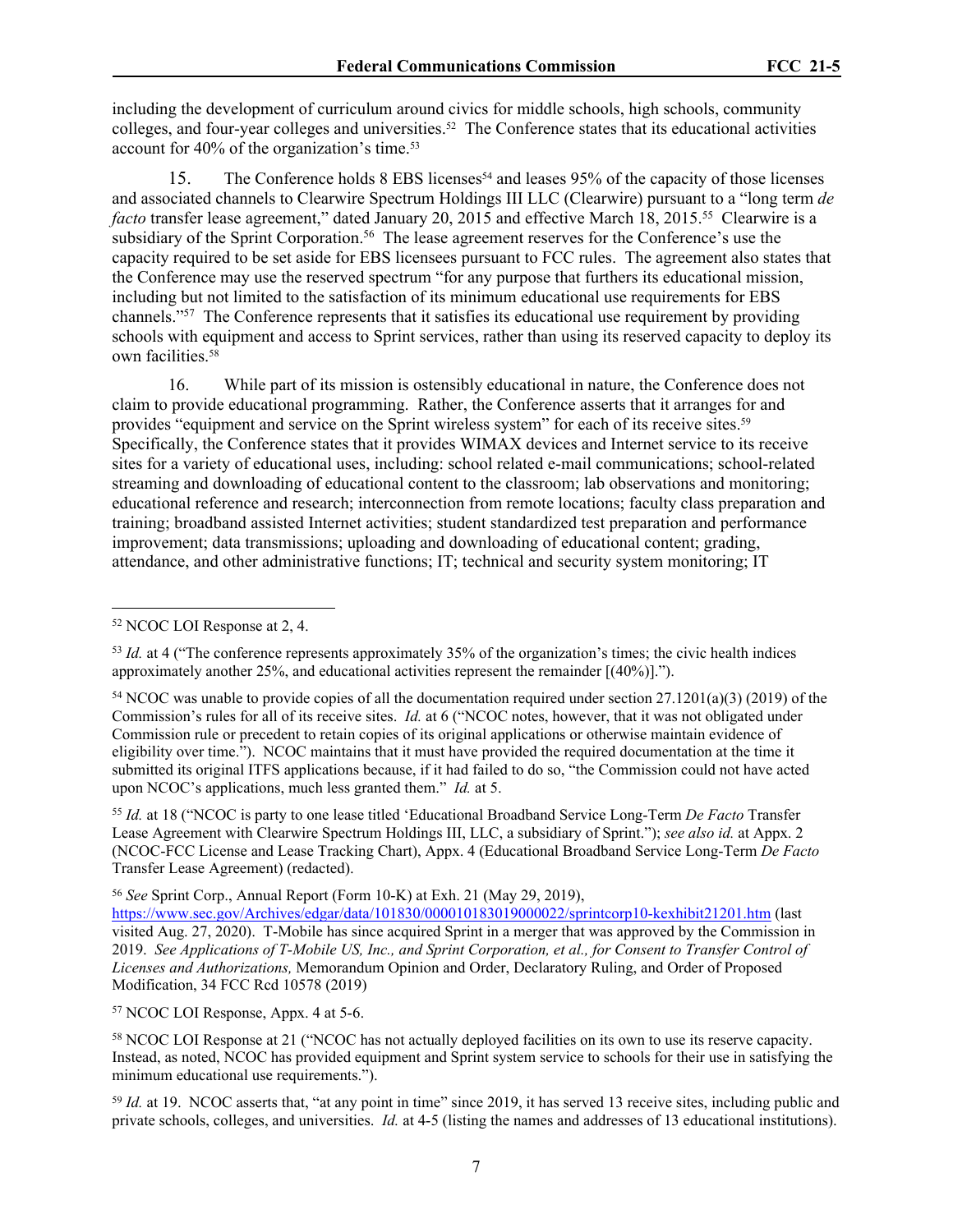troubleshooting and systems maintenance and administration; and similar activities that further the educational mission of the schools.<sup>60</sup>

17. According to the Conference, at some point between 2011 and October 2019, all of its receive sites "ceased using the Conference's provided equipment and services."61 While the Conference asserts that it does not know the exact date on which this occurred, it "believes" it may have resulted from Sprint's "transition from WIMAX to LTE which NCOC believes was completed in late 2015."62 The Conference states that, as of October 4, 2019, the date of its LOI Response, it had "recently re-instituted service [to its receive sites] or was in the process of doing so at [the] time."<sup>63</sup> To date, NCOC has not provided any update on the status of such service.

18. The Conference, by its own admission, also failed to maintain any active Local Program Committees.64 The Conference initially created Local Program Committees for each of its original EBS licenses,<sup>65</sup> but argues that, due to regulatory changes, "the concept of a local program committee is no longer relevant."<sup>66</sup>

#### **III. DISCUSSION**

#### **A. The National Conference on Citizenship Did Not Demonstrate Its Compliance with the Minimum Educational Use Requirement for EBS Licensees**

19. Our Letter of Inquiry (LOI) requested information regarding the status of the Conference's EBS licenses since 2009.67 Nonetheless, the statute of limitations for this action is one year,68 and accordingly we focus our review on the Conference's EBS license compliance for the period from December 9, 2019 until April 27, 2020, when the educational use requirements were eliminated.<sup>69</sup>

<sup>62</sup> *Id*. at 8-12.

<sup>63</sup> *Id.* at 7, 15. Based on the record, it appears that one of the schools to which NCOC is proposing to provide wireless devices and broadband service is not an accredited educational institution. *See* Letter from Nicco Mele, Interim CEO, National Conference on Citizenship, to William Keenan, Director of Fund Development, Rochester School for the Deaf (Sept. 12, 2019) (attached as Appendix 22 to NCOC LOI Response) (showing the word "accredited" stricken from "accredited educational institution").

<sup>64</sup> NCOC LOI Response at 17 ("The local program committees have not remained in existence and continued in operation. . . . NCOC does not currently have local program committees in the communities served by its EBS stations  $\dots$ .").

<sup>65</sup> *Id.* at 16.

<sup>66</sup> *Id.* at 17.

<sup>67</sup> *See* NCOC LOI.

<sup>68</sup> The applicable statute of limitations for these violations is one year. *See* 47 U.S.C. § 503(b)(6).

<sup>60</sup> *Id.* at 7-13.

<sup>&</sup>lt;sup>61</sup> *Id.* at 7-13 (stating that "[a]t some point between 2011 and the present[,] . . . NCOC does not know the exact date," the following eight educational institutions "ceased using NCOC's provided equipment and services": Hartford High School (Brownsville, VT), Trinity College (Hartford, CT), State University of New York, Albany, NY (SUNY-Albany), St. James Middle School (Binghamton, NY), St. Matthews Lutheran School (Buffalo, NY), Mater Christi School (Burlington, VT), First Lutheran School (Knoxville, TN), Dr. Fredie Thomas High School (Rochester, NY)).

 $69$  Although the educational use requirements of section 27.1214(b)(1) of the Commission's rules were eliminated effective April 27, 2020, the Conference and the Enforcement Bureau entered into a tolling agreement regarding the Enforcement Bureau's investigation into the Conference's EBS practices. *See* Tolling Agreement Executed between National Conference on Citizenship and Federal Communications Commission (executed Oct. 26, 2020) (on file in EB-IHD-19-00029567) (Tolling Agreement). The Tolling Agreement extended the relevant statute of limitations period for each potential violation for 30 calendar days. Thus, this Notice of Apparent Liability addresses apparent violations that occurred between December 9, 2019, and April 27, 2020.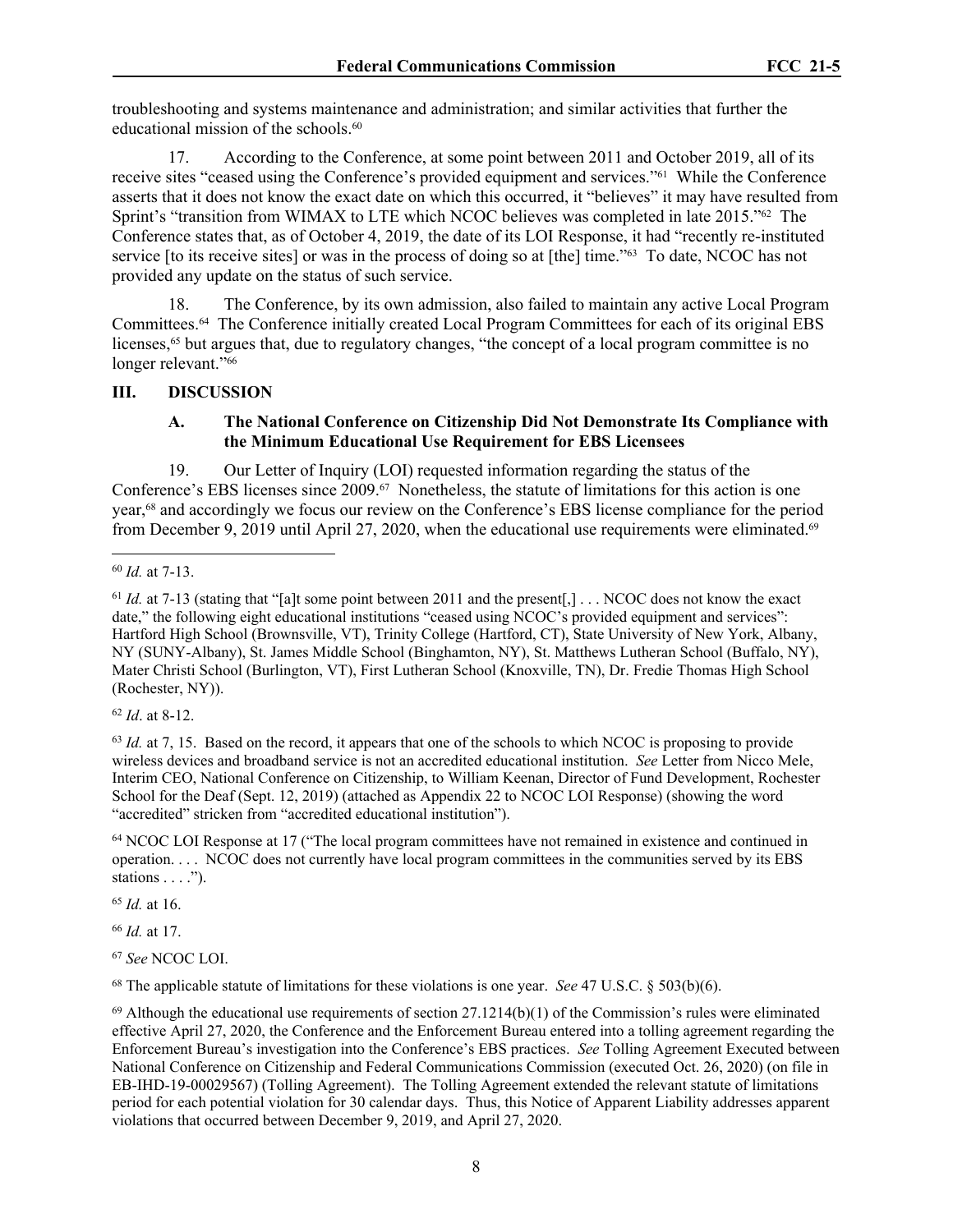During this period, the Commission's EBS rules gave licensees the flexibility to enter into a spectrum leasing arrangement to transmit material other than educational programming if the licensee: (1) reserved a minimum of 5% of the capacity of its channels for educational uses consistent with section 27.1203(b) and (c) of the Commission's rules,70 and (2) provided at least 20 hours per licensed channel per week of EBS educational use.71 The Conference's lease refers to the reserved capacity required by FCC rules without specifically referencing the 5% reserved channel capacity required by the Commission's rules.<sup>72</sup>

20. Based on our review of the record, the terms of the Conference's lease agreement, and the information provided in this investigation, the Conference failed to establish that it met the 20-hour requirement for leased spectrum.73 The Conference's apparent failure to comply with the Commission's 20-hour requirement is baldly clear. By the Conference's own admission, it did not provide service to any of its receive sites for at least the 12 months preceding the date of its response to our LOI.<sup>74</sup> Moreover, before receiving the LOI, the Conference had not communicated with any of its educational institutions since it first demonstrated that it met the substantial service requirements for each of its stations in 2011.75 In fact, NCOC admitted that it only "became aware of the situation in connection with its investigation of the status of receive sites for the preparation of [its] response."76 To date, the Conference has not provided any evidence demonstrating that it has reinstituted service or that its receive sites are actually using the service for at least 20 hours per licensed channel per week. The Conference's laissez-faire attitude towards complying with the Commission's 20-hour requirement has resulted in apparent failures to meet its obligations as an EBS licensee, including failures to meet the rule's benchmark or, more fundamentally, to address the educational needs of the affected students and faculty.

21. Although the Commission has been loath to substitute its judgment for that of educational authorities concerning the use and instructional value of licensees' services, we do not face that difficulty here. The Conference has provided no evidence to show that either it or its spectrum lessees have actually served to support any educational uses at all, much less provided 20 hours per week per license of such content or equivalent services. The Commission relies on the "good faith efforts" of licensees to comply with its educational use requirements.<sup>77</sup> But licensees bear the burden of proving compliance with the educational use—and "must be ready and able to describe *and document* how they complied with [the educational-use] requirements."78 Without evidence or documentation of any use by the institutions in its licensed areas, the Conference was derelict in fulfilling its responsibility to comply with the Commission's 20-hour requirement. Furthermore, the Conference's response suggests that it apparently has no idea how or whether any of the educational institutions in its licensed service areas are using its offerings. There may be a case where a question arises about whether particular content or an equivalent substitute is sufficiently educational in nature, but this does not appear to be one of those cases.

22. The Commission's rules contemplated that broadband and data services would be used to further the receive site's educational mission and would be provided to enrolled students, faculty, and staff in a manner and in a setting conducive to educational uses.79 The Conference apparently failed to

<sup>72</sup> *Id.*; NCOC LOI Response at 19, Appx. 4 at 5-6 (Part 5 "Capacity Requirements and Uses").

<sup>73</sup> 47 CFR § 27.1214(b)(1) (2019).

<sup>74</sup> NCOC LOI Response at 7-13.

<sup>75</sup> *Id.*

<sup>76</sup> *Id.* at 8-13*.*

<sup>78</sup> *Two-Way Order*, 13 FCC Rcd at 19162, para. 94 (emphasis added).

79 47 CFR § 27.1201(a)(3) (2019).

<sup>70</sup> 47 CFR §§ 27.1203(b)-(c) (2019).

<sup>71</sup> *Id*. § 27.1214(b)(1) (2019).

<sup>77</sup> *Two-Way Order*, 13 FCC Rcd at 19162, para. 94; *see also 2006 EBS Order*, 21 FCC Rcd at 5701, para. 227.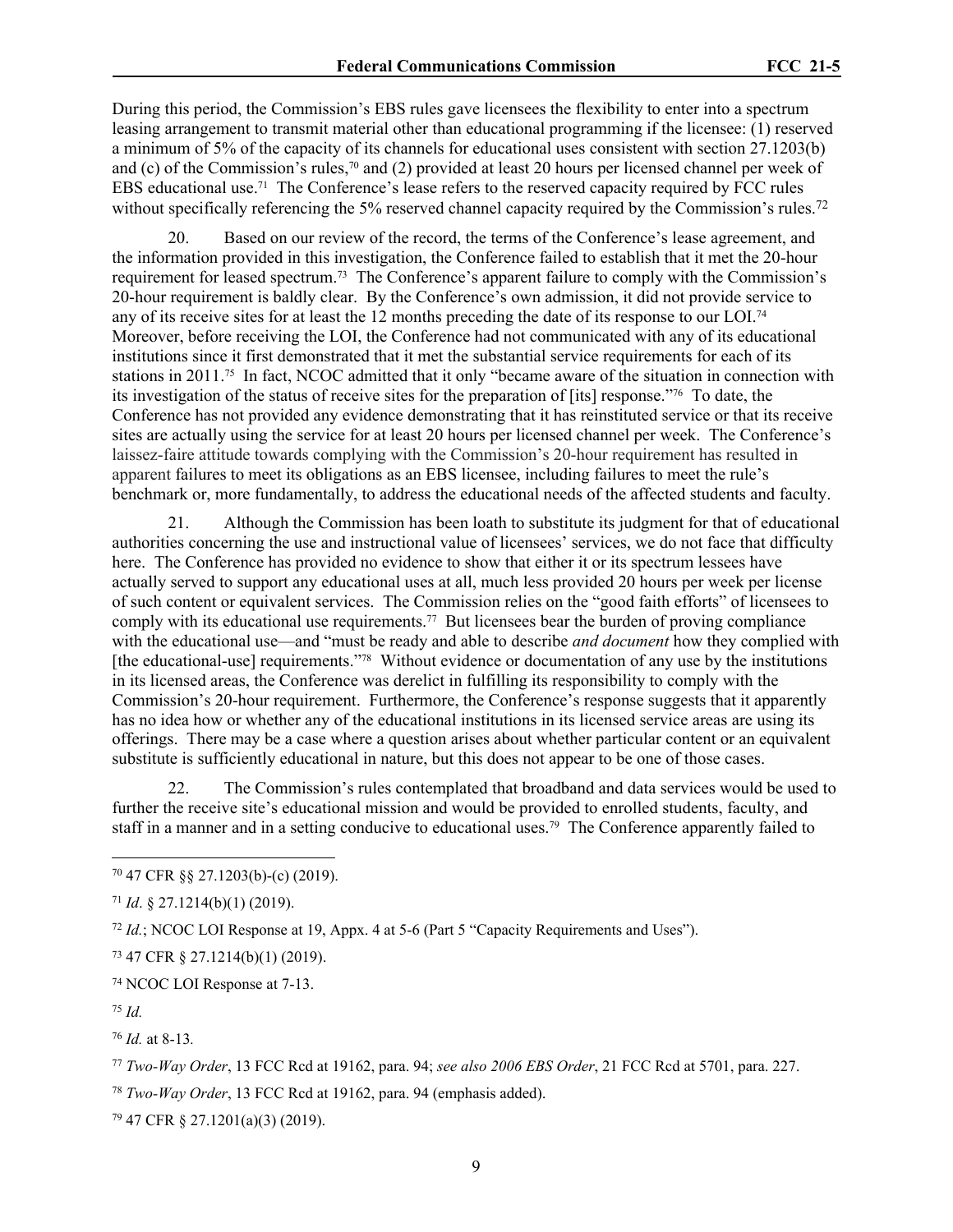meet this requirement by failing to provide service to any educational institution receive site for at least one year, and possibly for several. It was incumbent upon the Conference, as the EBS licensee, to ensure that the hardware was being put towards an educational use that was equivalent to 20 hours of educational programming per channel per week. In its LOI Response, the Conference admits that "at some point between 2011 and the present, [though] NCOC does not know the exact date," as many as eight receive sites "ceased using NCOC's provided equipment and services."<sup>80</sup> This demonstrates that the Conference apparently failed to follow-up with its receive sites to ensure that the hardware was being put towards any use, let alone an educational one. We find that the Conference has failed to demonstrate that it provided 20 hours per licensed channel per week of EBS educational use and therefore was in apparent violation of former section  $27.1214(b)(1)$  of the Commission's rules.<sup>81</sup>

#### **B. NCOC Failed to Maintain Local Program Committees**

23. Beginning 25 years ago, the Commission's rules required non-local ITFS applicants to establish a Local Program Committee in each community they proposed to serve.82 While the Commission created no "detailed regulatory requirements" concerning the composition of the committees, this did not permit them to dissolve.<sup>83</sup> Instead, the Commission made clear from the beginning that these committees must persist, noting that "[e]ach receive site, however, should have some representation so that its particular programming and scheduling needs will be considered."84 Since its adoption in section 74.932(a)(5) note 3, and until recently as section  $27.1201(a)(4)$ , the language of the rule required the appointment of a member of the receive site's staff who "will serve" on the Local Program Committee and "will aid in the selection, scheduling and production of the programming."<sup>85</sup> The Commission relied upon this statement in the future tense, indicating an ongoing and continuing state of affairs, in approving these licenses. Moreover, the rule's reference to "scheduling" similarly indicates that the Commission intended for the Local Program Committee to provide ongoing assistance throughout the license term.

24. According to the Conference, while it did establish Local Program Committees when it applied for each of its EBS licenses, it "does not currently have local programming committees in the communities served by its EBS stations."86 Specifically, the Conference argues that the Commission does not require that non-local EBS licensees maintain Local Program Committees if the licensee "does not select and provide broadcast-style video programming over any of its EBS stations."87 Throughout the years, there have been several modifications to the Commission's EBS rules, including the transition from ITFS to EBS and the addition of broadband services.<sup>88</sup> Until recently, however, the Commission did not alter or eliminate the requirement for Local Program Committees.89 Although modifications to the Commission's EBS rules in 2008 included adjustments to other requirements for non-local licensees, the

<sup>82</sup> *1985 ITFS Report and Order,* 101 F.C.C.2d at 62, para. 28.

<sup>83</sup> *Id.* at 62, para. 29.

<sup>84</sup> *Id.*

<sup>85</sup> 47 CFR § 27.1201(a)(4) (2019); 47 CFR § 74.932(a)(5), note 3 (1985).

<sup>86</sup> NCOC LOI Response at 17.

<sup>87</sup> *Id.*

<sup>89</sup> *See 2019 EBS Order*, 34 FCC Rcd at 5456, para. 25 (eliminating 47 CFR § 27.1201(a)(4), which required the "establishment of local program committee").

<sup>80</sup> NCOC LOI Response at 7-13.

<sup>81</sup> *Id.* § 27.1214(b)(1) (2019).

<sup>88</sup> *See generally 2004 EBS Order*; *see also 2008 EBS Order*, 23 FCC Rcd 5992; *Amendment of Part 74 of the Commission's Rules with Regard to the Instructional Television Fixed Service*, Report and Order, 10 FCC Rcd 2907 (1995).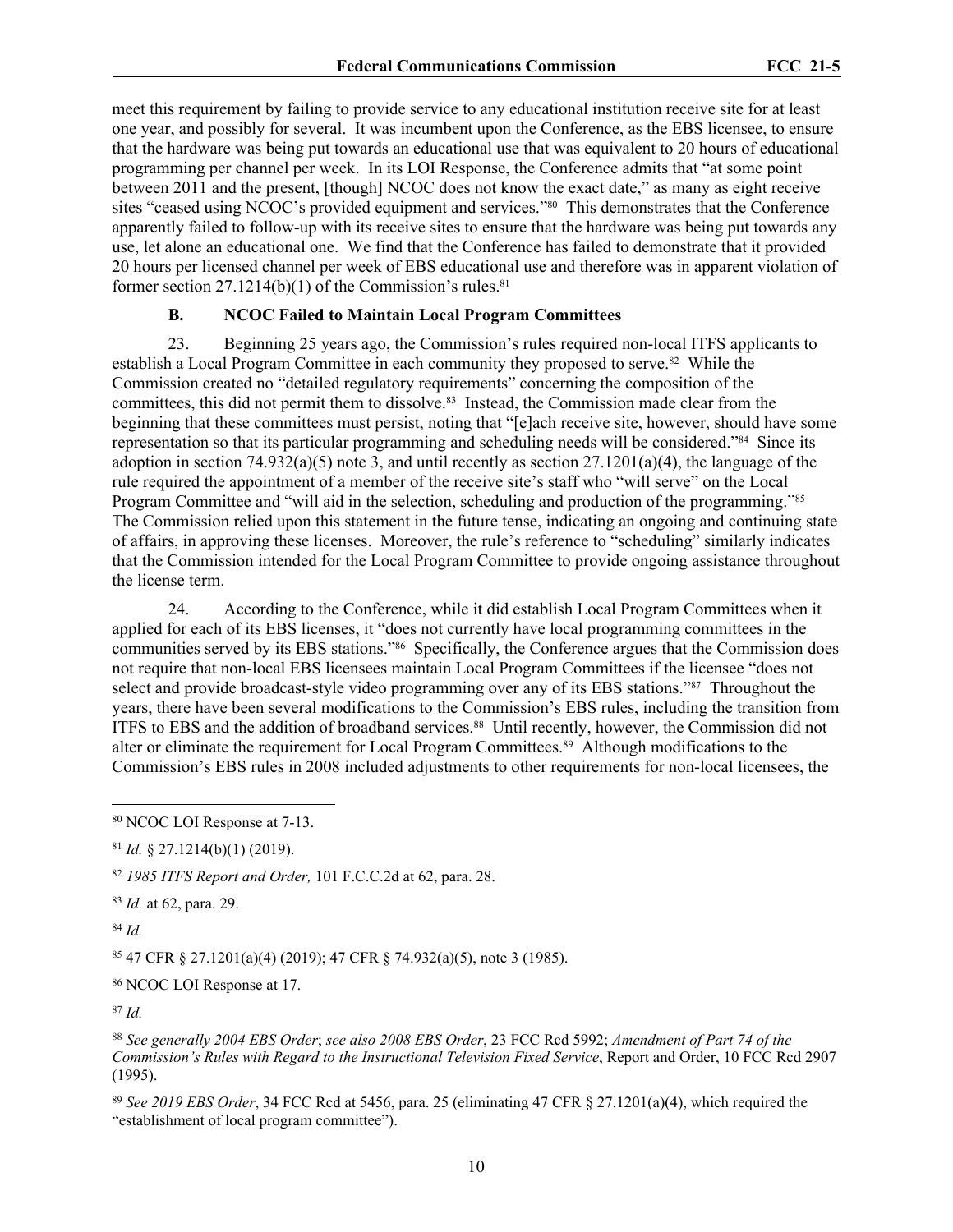Local Program Committee obligation remained intact.<sup>90</sup> The requirement cannot be "willed away" by the Conference or any other licensee because of a self-serving belief that the technological changes in the EBS service obviated an explicit requirement in the Commission's rules. The responsibility for determining the elimination or modification of a Commission rule lies with the Commission, not a licensee. The Conference's creation of Local Program Committees as part of its original applications did not absolve the Conference from its continuing obligation to maintain and convene such committees.

25. The Conference's apparent failure to comply with the Commission's requirement for Local Program Committees means that the local communities that the Conference was supposed to serve via its eight licenses lacked the mechanism for local input and feedback envisioned by the Commission's rules.91 Indeed, had the Conference even conducted an annual check-in with the Local Program Committees, it would have realized in a more timely manner that the local educational institutions had stopped using the equipment and services that the Conference provided. Instead, the Conference apparently came to learn of the suspension of use "at some point" over the course of nearly a decade only because the Commission initiated this investigation.<sup>92</sup>

26. While the use of the spectrum changed from ITFS to EBS, from video to broadband, and analog to digital, the Commission's Local Program Committee requirement remained constant. Thus, the Conference's failure to maintain Local Program Committees constituted an apparent violation of former section  $27.1201(a)(4)$  of the Commission's rules.<sup>93</sup>

## **C. Rules in Effect at Time of Violation Govern Conduct in Question**

27. Commission precedent holds that the rules in effect at the time of an apparent violation govern the conduct in question, even if the Commission's rules are later revised.94 The Commission's rules establish agency policy until such time as they are rescinded or amended in a notice-and-comment rulemaking.95 The agency undertook a significant restructuring of the EBS band in 2019, including a new band plan, updated performance requirements, and a new geographic area licensing system for future licensees.<sup>96</sup> Under this new plan, incumbents retained their existing channels and service areas.<sup>97</sup> Additionally, all previous eligibility requirements, including the various educational use requirements and Local Program Committee obligations, ceased being effective April 27, 2020.98 Until the new rules established in the *2019 EBS Order* took effect, however, the Commission's previous rules governed the actions of EBS licensees.<sup>99</sup>

<sup>94</sup> *See, e.g., 1993 Annual Access Tariff Filings Phase I et al.*, CC Docket No. 93-193, Order Terminating Investigation, 20 FCC Rcd 7672, 7693, para. 49 (2005) (*1993 Access Tariff Order*) ("[T]he Commission cannot simply ignore its published regulations and pretend they had never been promulgated. The Commission's rules establish agency policy until such time as they are rescinded or amended in a notice and comment rulemaking."); *Alarm Devices, Mfg. Co.*, Order to Show Cause, 49 F.C.C.2d 143, 145, para. 8 (1974).

<sup>95</sup> *1993 Access Tariff Order*, 20 FCC Rcd at 7693, para. 49; *see also Adams Telecom, Inc. v. FCC*, 38 F.3d 576, 582 (D.C. Cir. 1994) (quoting *Reuters Ltd. v. FCC*, 781 F.2d 946, 950 (D.C. Cir. 1986) ("[I]t is elementary that an agency must adhere to its own rules and regulations.")).

<sup>96</sup> *See generally 2019 EBS Order*.

<sup>90</sup> *See 2008 EBS Order*, 23 FCC Rcd at 6048-50, paras. 146-49.

<sup>91</sup> *Cf*. *1985 ITFS Report and Order*, 101 F.C.C.2d at 62, para. 29 ("Each receive site . . . should have some representation so that its particular programming and scheduling needs will be considered.").

<sup>92</sup> NCOC LOI Response at 7-13.

<sup>93</sup> 47 CFR § 27.1201(a)(4) (2019) ("Nonlocal applicants, in addition to submitting letters from proposed receive sites, must demonstrate the establishment of a local program committee in each community where they apply.").

<sup>97</sup> *Id.* at 5459, para. 36*.*

<sup>98</sup> *Id.* at 5450-58, paras. 13-31; *see also 2.5 GHz Fed. Reg. Notice,* 84 Fed. Reg. at 57365.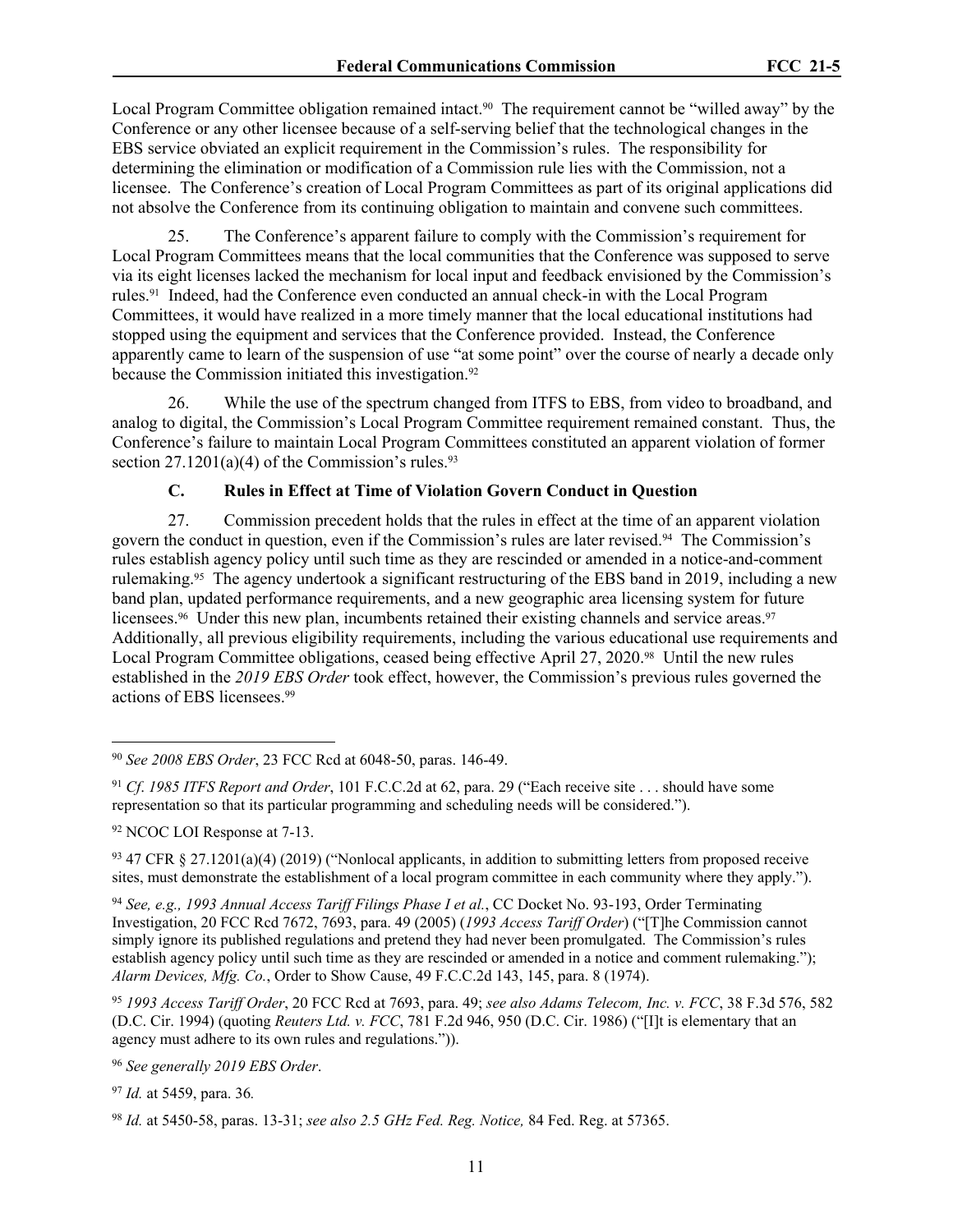28. The former EBS rules required EBS licensees leasing their excess spectrum to provide "at least 20 hours per licensed channel per week of EBS educational usage" as well as maintain a Local Program Committee in areas where the licensee was considered a non-local applicant.<sup>100</sup> As the Commission's rule changes were forward-looking in nature, a change to the Commission's rules does not relieve NCOC of its original obligations to have complied with the Commission's rules in effect before the rule change.<sup>101</sup>

# **D. Proposed Forfeiture**

29. Section 503(b) of the Act authorizes the Commission to impose a forfeiture against any entity that "willfully or repeatedly fail[s] to comply substantially with the terms and conditions of any license, permit, certificate or other instrument or authorization issued by the Commission"<sup>102</sup> as well as against any entity that "willfully or repeatedly fail[s] to comply with any of the provisions of [the Act] or of any rule, regulation, or order issued by the Commission." $103$  Here, section  $503(b)(2)(D)$  of the Act authorizes us to assess a forfeiture against National Conference on Citizenship of up to \$20,489 for each violation or each day of a continuing violation, up to a statutory maximum of \$153,669 for a single act or failure to act.104 In exercising the Commission's forfeiture authority, we must consider the "nature, circumstances, extent, and gravity of the violation and, with respect to the violator, the degree of culpability, any history of prior offenses, ability to pay, and such other matters as justice may require."<sup>105</sup> In addition, the Commission has established forfeiture guidelines; they establish base penalties for certain violations and identify criteria that we consider when determining the appropriate penalty in any given case.106 Under these guidelines, we may adjust a forfeiture upward for violations that are egregious, intentional, or repeated, or that cause substantial harm or generate substantial economic gain for the violator.<sup>107</sup>

30. In determining a proposed forfeiture amount, the Commission starts with the base forfeiture amount for the apparent violation, as set forth in the Commission's forfeiture guidelines.<sup>108</sup> While section 1.80(b)(9) does not establish a specific base for feiture amount for a violation of the Commission's EBS educational use requirement, we find that the base forfeiture amount of \$8,000 for a

<sup>100</sup> 47 CFR §§ 27.1201(a)(4), 27.1214(b)(1) (2019).

<sup>101</sup> *Kenai Educational Media, Inc.*, Consent Decree, 34 FCC Rcd 4865, 4867 n.3 (2019) ("A recent rule change does not relieve a licensee from its obligation to comply with the rule while it is in effect.").

 $102$  47 U.S.C. § 503(b)(1)(A).

 $103$  *Id.* § 503(b)(1)(B).

<sup>104</sup> *See* 47 U.S.C. § 503(b)(2)(D); 47 CFR § 1.80(b)(9); *see also Amendment of Section 1.80(b) of the Commission's Rules, Adjustment of Civil Monetary Penalties to Reflect Inflation*, Order, 34 FCC Rcd 12824 (EB 2019).

<sup>105</sup> *Id.* § 503(b)(2)(D); *see also* 47 CFR § 1.80(b)(9); *The Commission's Forfeiture Policy Statement and Amendment of Section 1.80 of the Rules to Incorporate the Forfeiture Guidelines*, CI Docket No. 95-6, Report and Order, 12 FCC Rcd 17087, 17100-01, para. 27 (1997) (*Forfeiture Policy Statement*), *recon. denied*, 15 FCC Rcd 303 (1999).

<sup>106</sup> 47 CFR § 1.80(b)(9), Note to paragraph (b)(9).

<sup>107</sup> *Id*.

<sup>108</sup> *See* 47 CFR § 1.80, note to para. (b)(9); *Forfeiture Policy Statement*, 12 FCC Rcd at 17101, para. 27.

<sup>(</sup>Continued from previous page)

<sup>99</sup> *2.5 GHz Fed. Reg. Notice*, 84 Fed. Reg. at 57360*.* The new EBS rules became effective on April 27, 2020. *See 2019 EBS Order,* 34 FCC Rcd at 5489, para. 117 (deferring the effective date until six months from the date of the Order's publication in the Federal Register). *See contra* NCOC LOI Response at 17 (asserting that "[i]n 2004, the Commission converted the ITFS service from one-way video service to two-way wireless broadband service" and that "[i]n this setting, the concept of a local program committee is no longer relevant, and NCOC does not believe that the Commission then required or now requires that non-local EBS licensees maintain local program committees in circumstances where the EBS licensee . . . does not select and provide broadcast-style video programming to receive cites" (internal citations omitted)).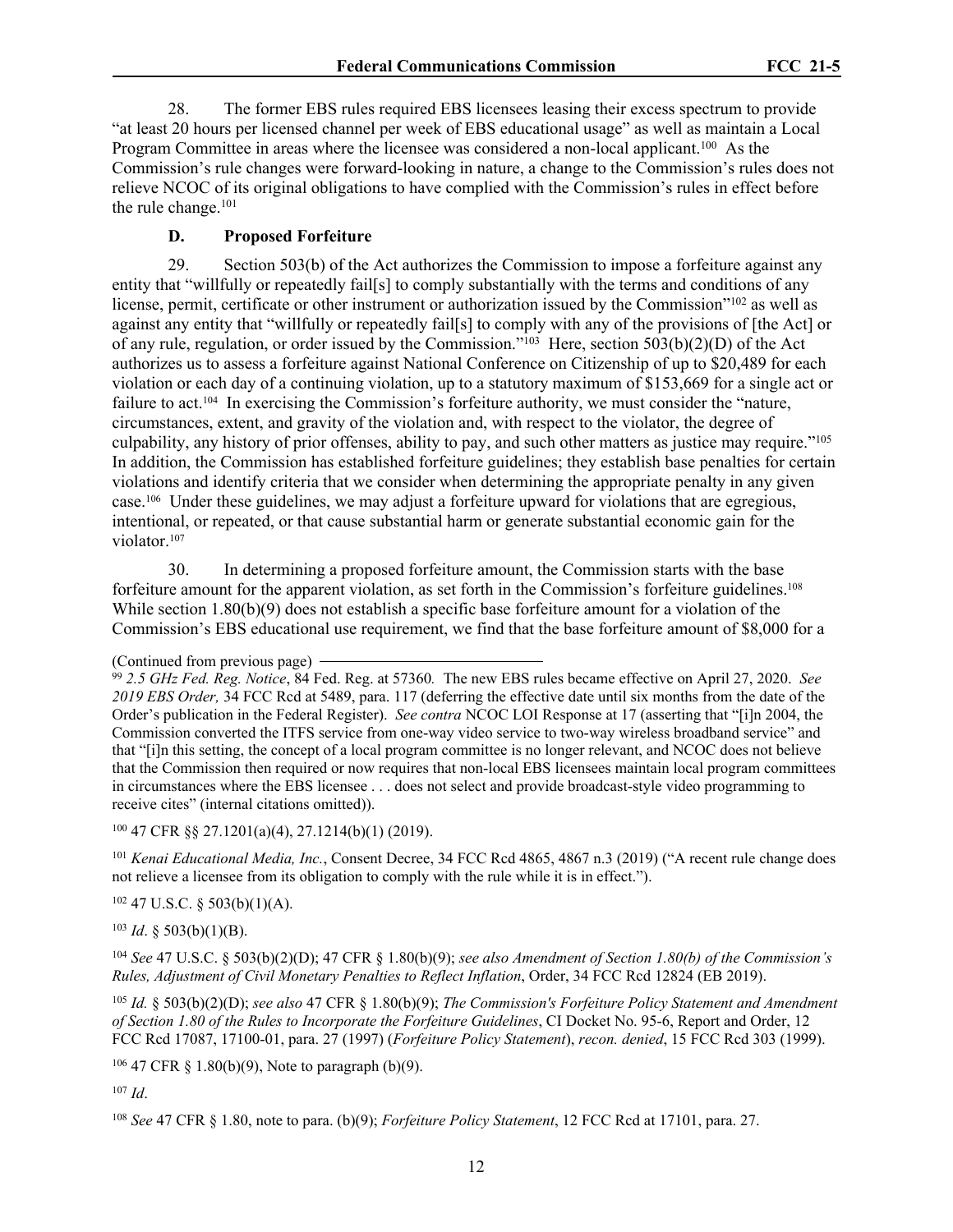violation of the children's television commercialization or programming requirements is most analogous to the Commission's EBS educational use requirement since they govern the amount of children's programming to be provided within a prescribed time span.109 Accordingly, we impose a forfeiture of \$8,000 for each week that the Conference apparently failed to comply with the Commission's requirement that licensees supply 20 hours of educational use per channel per week. Using December 9, 2019 as the Commission's starting point until the rules sunset on April 27, 2020, we impose a forfeiture of \$8,000 multiplied by the 19 weeks that the apparent violation occurred (\$152,000). We then multiply this by each of the Conference's eight EBS licenses, resulting in a base forfeiture of \$1,216,000 for the Conference's apparent failure to comply with the Commission's 20-hour requirement.

31. As to the failure to maintain a Local Program Committee, section 1.80(b)(9) does not establish a specific base forfeiture amount for a violation of that requirement. Again, in the absence of a specified base forfeiture, we select a base forfeiture for an analogous violation. We find that the violation is most analogous to a violation of the former main studio rule and will use that amount  $(\$7,000)$ .<sup>110</sup> As with the Local Program Committee requirement, the Commission designed the former main studio rule to allow licensees to be responsive to the individual programming needs of their local communities. As the Conference holds eight EBS licenses, none of which maintained a Local Program Committee between December 2019 and April 2020, we impose a base forfeiture of \$7,000 for each license for which the Conference apparently failed to maintain a Local Program Committee, resulting in a base forfeiture amount of \$56,000 for failure to comply with the Commission's Local Program Committee requirement.

32. Based on the facts and record in this case, we have determined that the Conference apparently violated former sections  $27.1201(a)(4)$  and  $27.1214(b)(1)$  of the Commission's rules by: (1) failing to provide at least 20 hours per licensed channel per week of EBS educational use during a 19 week period at each of its eight EBS licenses; and (2) failing to maintain its Local Program Committee obligations in the service area of its eight EBS licenses. In total, the Conference's apparent violations would incur a cumulative base forfeiture of \$1,272,000.

33. The Commission may also adjust the total proposed forfeiture by taking into account the nature, circumstances, extent, and gravity of the violation and, with respect to the violator, the degree of culpability, any history of prior offenses, ability to pay, and such other matters as justice may require.<sup>111</sup> We believe that an upward adjustment is warranted in this instance. Although we are assessing the Commission's forfeitures for the Conference's conduct during a 19-week period, its violations apparently occurred over several years. Moreover, the extent and gravity of the violations are significant. When the

 $111$  47 U.S.C. § 503(b)(2)(E).

<sup>&</sup>lt;sup>109</sup> If the Commission has not previously established a base forfeiture amount for that particular violation, "it has looked to the base forfeitures established or issued in analogous cases for guidance." *Cumulus Radio, LLC et al.*, Notice of Apparent Liability for Forfeiture, 34 FCC Rcd 7289, 7294, para. 14 (2019) (citing *Long Distance Direct, Inc.*, Memorandum Opinion and Order, 15 FCC Rcd 3297, 3304, para. 19 (2000)).

<sup>110</sup> *See* 47 CFR § 1.80(b)(8), note to para. (b)(8) (2017); *see also id.* § 73.1125(a) (2017). The main studio rule, which was eliminated in 2017, required the licensee of a broadcast station to maintain a main studio in order "to serve the needs and interests of the residents of the station's community of license." *Amendment of Sections 73.1125 and 73.1130 of the Commission's Rules, the Main Studio and Program Origination Rules for Radio and Television Broadcast Stations*, MM Docket No. 86-406, Memorandum Opinion and Order, 3 FCC Rcd 5024, 5026, para. 23 (1988) (*1988 Main Studio Order*); *see also Elimination of Main Studio Rule*, MB Docket No. 17-106, Report and Order, 32 FCC Rcd 8158, 8160-61, paras. 6-7 (2017). Among other things, the Commission required each broadcast station to "maintain a meaningful management and staff presence" at the main studio to "help expose stations to community activities, help them identify community needs and interests and thereby meet their community service requirements." *1988 Main Studio Order*, 3 FCC Rcd at 5026, para. 24; *see also Amendment of Sections 73.1125 and 73.1130 of the Commission's Rules, the Main Studio and Program Origination Rules for Radio and Television Broadcast Stations*, MM Docket No. 86-406, Report and Order, 2 FCC Rcd 3215, 3218, para. 29 (1987) (stating that "th[e] interaction between the station and the community would foster responsive programming").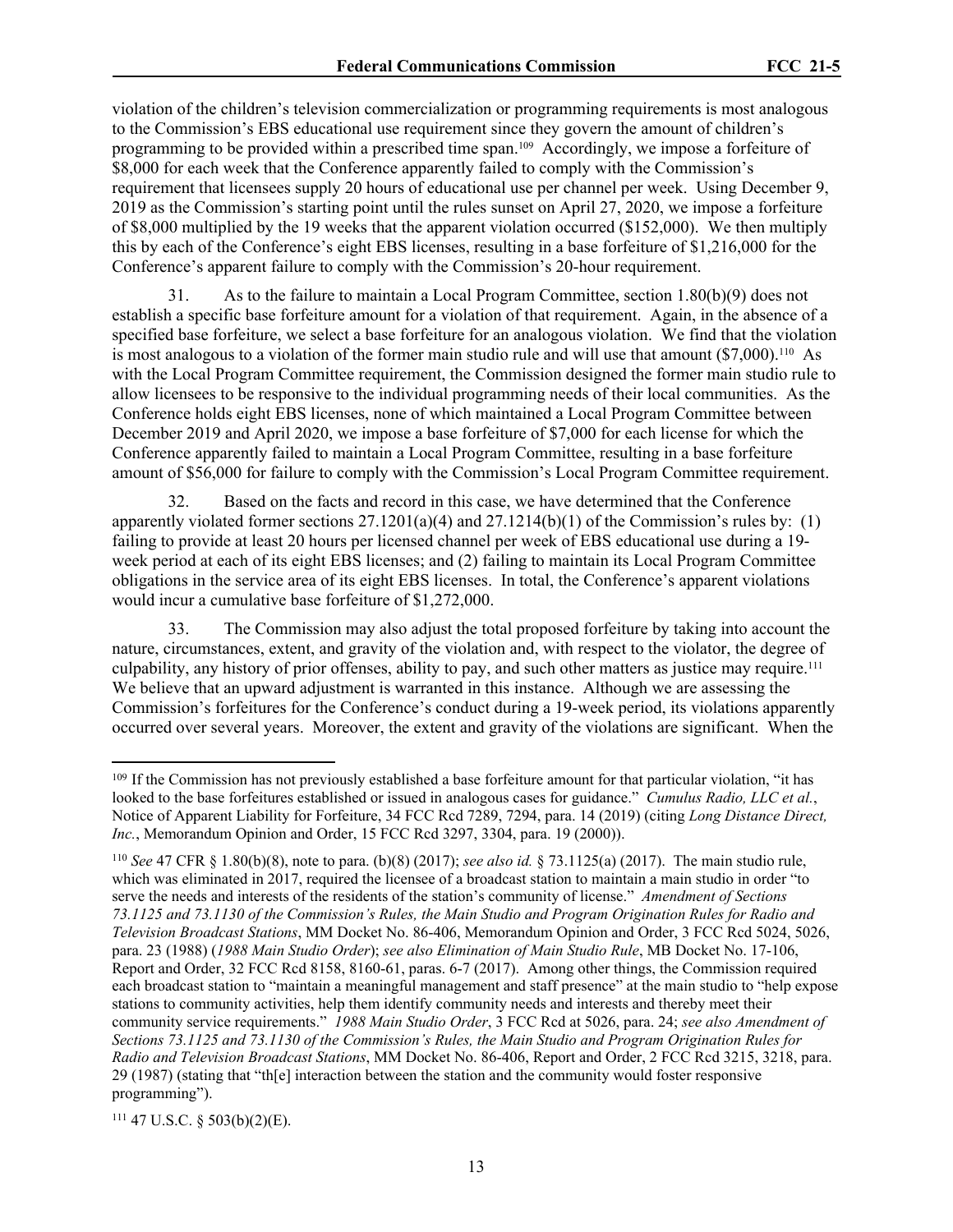Conference applied for and received its EBS licenses, the Conference also accepted the responsibility of ensuring that the Commission's educational goals for EBS would be faithfully met through their licenses. The Conference, however, has failed to demonstrate compliance with its responsibilities in two respects. First, it has been unable to demonstrate that each of its licensed EBS facilities met the Commission's threshold requirement of 20 hours of educational use per channel per week. Indeed, the Conference's heedless conduct is starkly exemplified by it not knowing that for perhaps as long as eight years its education receive sites had stopped using the equipment and services the Conference was purportedly providing for educational purposes. Second, while it purported to serve educational institutions, the Conference proceeded without any guidance or support from a Local Program Committee, a deficiency that deprived these institutions and the communities it serves of an important means of determining how the Conference's licensed spectrum could serve the localities' educational needs. Commission licensees are expected to understand and comply with the requirements and obligations associated with the licenses they are granted. In this instance, compliance with our requirements is important as these requirements go to the fundamental purpose of the EBS licenses. The Conference's apparent violations warrant a substantial penalty as they represent extensive and significant long-term violations of our rules.

34. In short, an upward adjustment is warranted in this instance because of the extended period of time over which the violations apparently occurred, the extent and gravity of the apparent violations, as well as the casual nonchalance with which the Conference approached regulatory obligations. Indeed, but for having to respond to the Commission's LOI, NCOC might not have discovered that it was not engaged in fulfilling the educational dimension of the EBS program. The Conference made inquiries of its receive sites only when confronted with the Commission's LOI. Had the Conference been in communication with its receive sites and kept some record of how the equipment provided by the Conference was being used, perhaps the Conference might have been able to describe and document its compliance with our rules. Instead, the Conference asks the Commission to accept bald claims of compliance. Given the totality of the circumstances here, and consistent with the *Forfeiture Policy Statement*, we propose an upward adjustment of 25%, for a total forfeiture of \$1,590,000 for the Conference's apparent rule violations.<sup>112</sup>

### **IV. ORDERING CLAUSES**

35. Accordingly, **IT IS ORDERED** that, pursuant to section 503(b) of the Act, and 1.80 of the Commission's rules,<sup>113</sup> National Conference on Citizenship is hereby **NOTIFIED** of this **APPARENT LIABILITY FOR A FORFEITURE** in the amount of one million, five hundred and ninety thousand dollars (\$1,590,000) for apparently willfully and repeatedly violating former sections  $27.1201(a)(4)$  and  $27.1214(b)(1)$  of the Commission's rules.<sup>114</sup>

36. **IT IS FURTHER ORDERED** that, pursuant to section 1.80 of the Commission's rules,<sup>115</sup> within thirty (30) calendar days of the release date of this Notice of Apparent Liability for Forfeiture, National Conference on Citizenship **SHALL PAY** the full amount of the proposed forfeiture or **SHALL FILE** a written statement seeking reduction or cancellation of the proposed forfeiture consistent with paragraph 39 below.

37. National Conference on Citizenship shall send electronic notification of payment to Kathryn Hinton, Enforcement Bureau, Federal Communications Commission, at Kathryn. Hinton@fcc.gov on the date said payment is made. Payment of the forfeiture must be made by credit card, ACH (Automated Clearing House) debit from a bank account using the Commission's Fee

<sup>112</sup> Any entity that is a "Small Business Concern" as defined in the Small Business Act (Pub. L. 85-536, as amended) may avail itself of rights set forth in that Act, including rights set forth in 15 U.S.C. § 657, "Oversight of Regulatory Enforcement," in addition to other rights set forth herein.

<sup>113</sup> 47 U.S.C. § 503(b); 47 CFR § 1.80.

<sup>114</sup> 47 CFR §§ 27.1201(a)(4), 27.1214(b)(1) (2019).

<sup>115</sup> *Id.* § 1.80.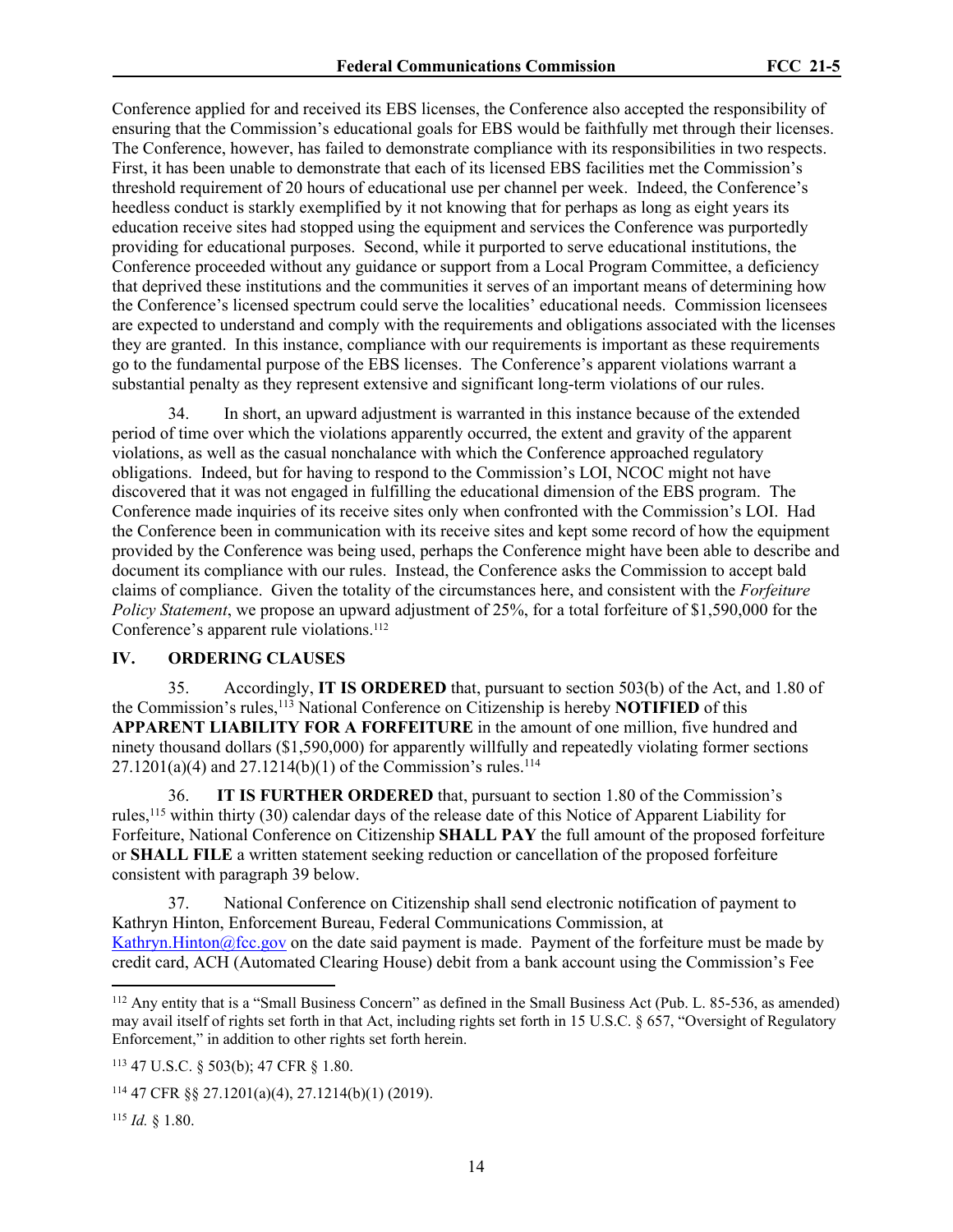Filer (the Commission's online payment system),<sup>116</sup> or by wire transfer. The Commission no longer accepts forfeiture payments by check or money order. Below are instructions that payors should follow based on the form of payment selected:<sup>117</sup>

- Payment by wire transfer must be made to ABA Number 021030004, receiving bank TREAS/NYC, and Account Number 27000001. A completed Form 159 must be faxed to the Federal Communications Commission at 202-418-2843 or e-mailed to [RROGWireFaxes@fcc.gov](mailto:RROGWireFaxes@fcc.gov) on the same business day the wire transfer is initiated. Failure to provide all required information in Form 159 may result in payment not being recognized as having been received. When completing FCC Form 159, enter the Account Number in block number 23A (call sign/other ID), enter the letters "FORF" in block number 24A (payment type code), and enter in block number 11 the FRN(s) captioned above (Payor FRN).<sup>118</sup> For additional detail and wire transfer instructions, go to [https://www.fcc.gov/licensingdatabases/fees/wire](https://www.fcc.gov/licensingdatabases/fees/wire-transfer)[transfer.](https://www.fcc.gov/licensingdatabases/fees/wire-transfer)
- Payment by credit card must be made by using the Commission's Fee Filer website at https://apps.fcc.gov/FeeFiler/login.cfm. To pay by credit card, log-in using the FRN captioned above. If payment must be split across FRNs, complete this process for each FRN. Next, select "Pay bills" on the Fee Filer Menu, and select the bill number associated with the NAL Account – the bill number is the NAL Account number with the first two digits excluded – and then choose the "Pay by Credit Card" option. Please note that there is a \$24,999.99 limit on credit card transactions.
- Payment by ACH must be made by using the Commission's Fee Filer website at https://apps.fcc.gov/FeeFiler/login.cfm. To pay by ACH, log in using the FRN captioned above. If payment must be split across FRNs, complete this process for each FRN. Next, select "Pay bills" on the Fee Filer Menu and then select the bill number associated to the NAL Account – the bill number is the NAL Account number with the first two digits excluded – and choose the "Pay from Bank Account" option. Please contact the appropriate financial institution to confirm the correct Routing Number and the correct account number from which payment will be made and verify with that financial institution that the designated account has authorization to accept ACH transactions.

38. Any request for making full payment over time under an installment plan should be sent to: Chief Financial Officer – Financial Operations, Federal Communications Commission, 45 L Street NE, Washington, D.C. 20554.<sup>119</sup> If you have questions regarding payment procedures, please contact the Financial Operations Group Help Desk by phone, 1-877-480-3201, or by e-mail, [ARINQUIRIES@fcc.gov](mailto:ARINQUIRIES@fcc.gov).

39. The written statement seeking reduction or cancellation of the proposed forfeiture, if any, must include a detailed factual statement supported by appropriate documentation and affidavits pursuant to sections 1.16 and 1.80(f)(3) of the rules.<sup>120</sup> The written statement must be mailed to Jeffrey J. Gee, Chief, Investigations and Hearings Division, Enforcement Bureau, Federal Communications Commission, 45 L Street NE, Washington, D.C. 20554, and must include the NAL account number referenced in the caption. The written statement shall also be e-mailed to Jeffrey J. Gee at Jeffrey. Gee  $@$  fcc.gov and to Kathryn Hinton at [Kathryn.Hinton@fcc.gov.](mailto:Kathryn.Hinton@fcc.gov)

<sup>116</sup> Payments made using the Commission's Fee Filer system do not require the submission of an FCC Form 159.

<sup>&</sup>lt;sup>117</sup> For questions regarding payment procedures, please contact the Financial Operations Group Help Desk by phone at  $1-877-480-3201$  (option #6), or by e-mail at [ARINQUIRIES@fcc.gov.](mailto:ARINQUIRIES@fcc.gov)

<sup>&</sup>lt;sup>118</sup> Instructions for completing the form may be obtained at [http://www.fcc.gov/Forms/Form159/159.pdf.](http://www.fcc.gov/Forms/Form159/159.pdf)

<sup>119</sup> *See* 47 CFR § 1.1914.

<sup>120</sup> *Id.* §§ 1.16, 1.80(f)(3).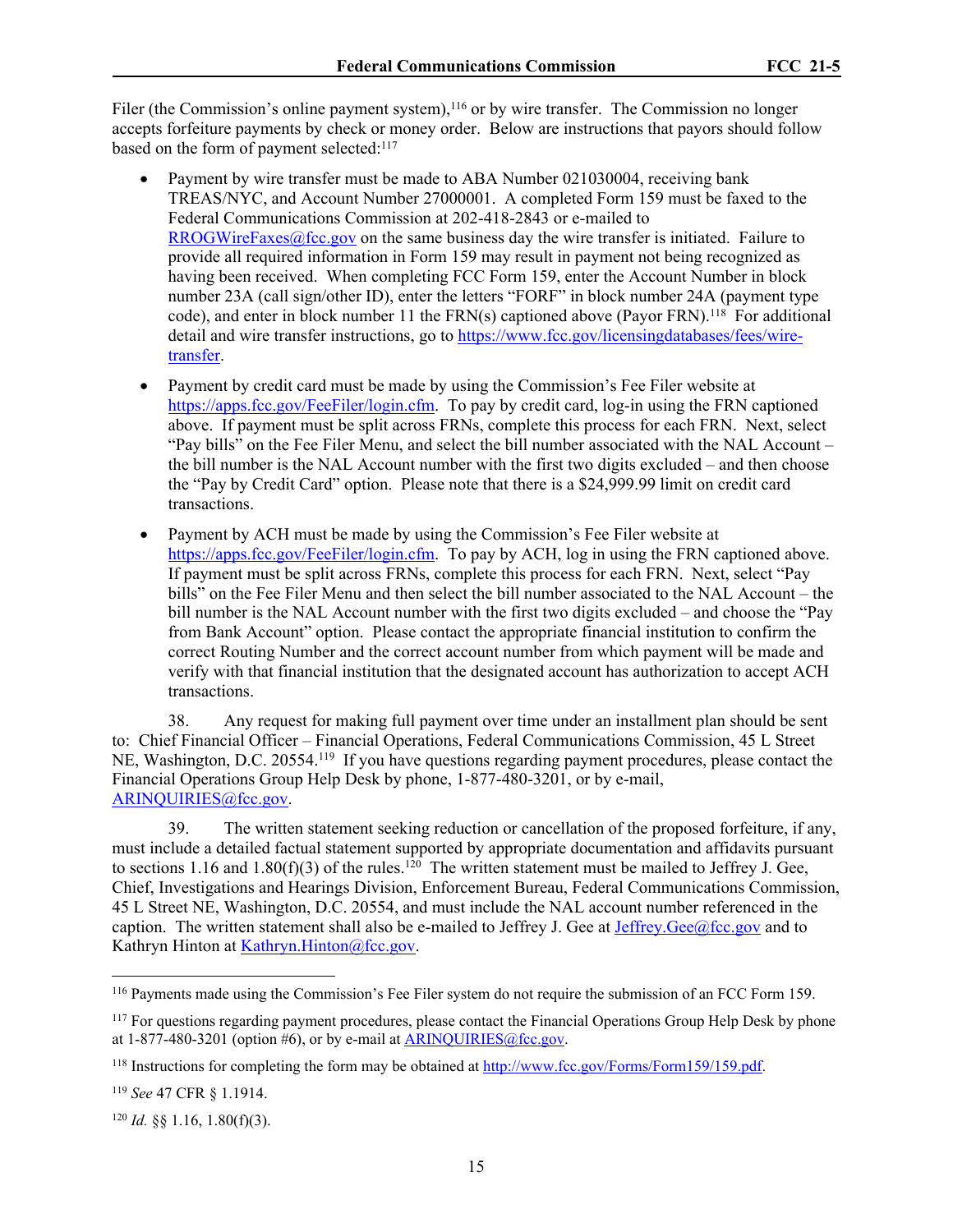40. The Commission will not consider reducing or canceling a forfeiture in response to a claim of inability to pay unless the petitioner submits the following documentation: (1) federal tax returns for the past three years; (2) financial statements for the past three years prepared according to generally accepted accounting principles; or (3) some other reliable and objective documentation that accurately reflects the petitioner's current financial status.121 Any claim of inability to pay must specifically identify the basis for the claim by reference to the financial documentation submitted. Inability to pay, however, is only one of several factors that the Commission will consider in determining the appropriate forfeiture, and we retain the discretion to decline reducing or canceling the forfeiture if other prongs of 47 U.S.C. § 503(b)(2)(E) support that result.<sup>122</sup>

41. **IT IS FURTHER ORDERED** that a copy of this Notice of Apparent Liability for Forfeiture and Order shall be sent by certified mail, return receipt requested, and first-class mail to Nicholas Mele, Chief Executive Officer, National Conference on Citizenship, 1920 L Street NW, Suite 450, Washington, D.C. 20036, and Todd D. Gray, Counsel for National Conference on Citizenship, Gray, Miller, Persh LLP, 2233 Wisconsin Avenue NW, Suite 226, Washington, D.C. 20007.

#### FEDERAL COMMUNICATIONS COMMISSION

Marlene H. Dortch Secretary

 $121$  47 U.S.C. § 503(b)(2)(E).

<sup>&</sup>lt;sup>122</sup> See, e.g., Ocean Adrian Hinson, Surry County, North Carolina, Forfeiture Order, 34 FCC Rcd 7619, 7621, para. 9 & n.21 (2019); *Vearl Pennington and Michael Williamson*, Forfeiture Order, 34 FCC Rcd 770, paras. 18–21 (2019); *Fabrice Polynice, Harold Sido and Veronise Sido, North Miami, Florida*, Forfeiture Order, 33 FCC Rcd 6852, 6860–62, paras. 21–25 (2018); *Adrian Abramovich, Marketing Strategy Leaders, Inc., and Marketing Leaders, Inc.*, Forfeiture Order, 33 FCC Rcd 4663, 4678-79, paras. 44-45 (2018); *Purple Communications, Inc.*, Forfeiture Order, 30 FCC Rcd 14892, 14903-904, paras. 32-33 (2015); *TV Max, Inc., et al*., Forfeiture Order, 29 FCC Rcd 8648, 8661, para. 25 (2014).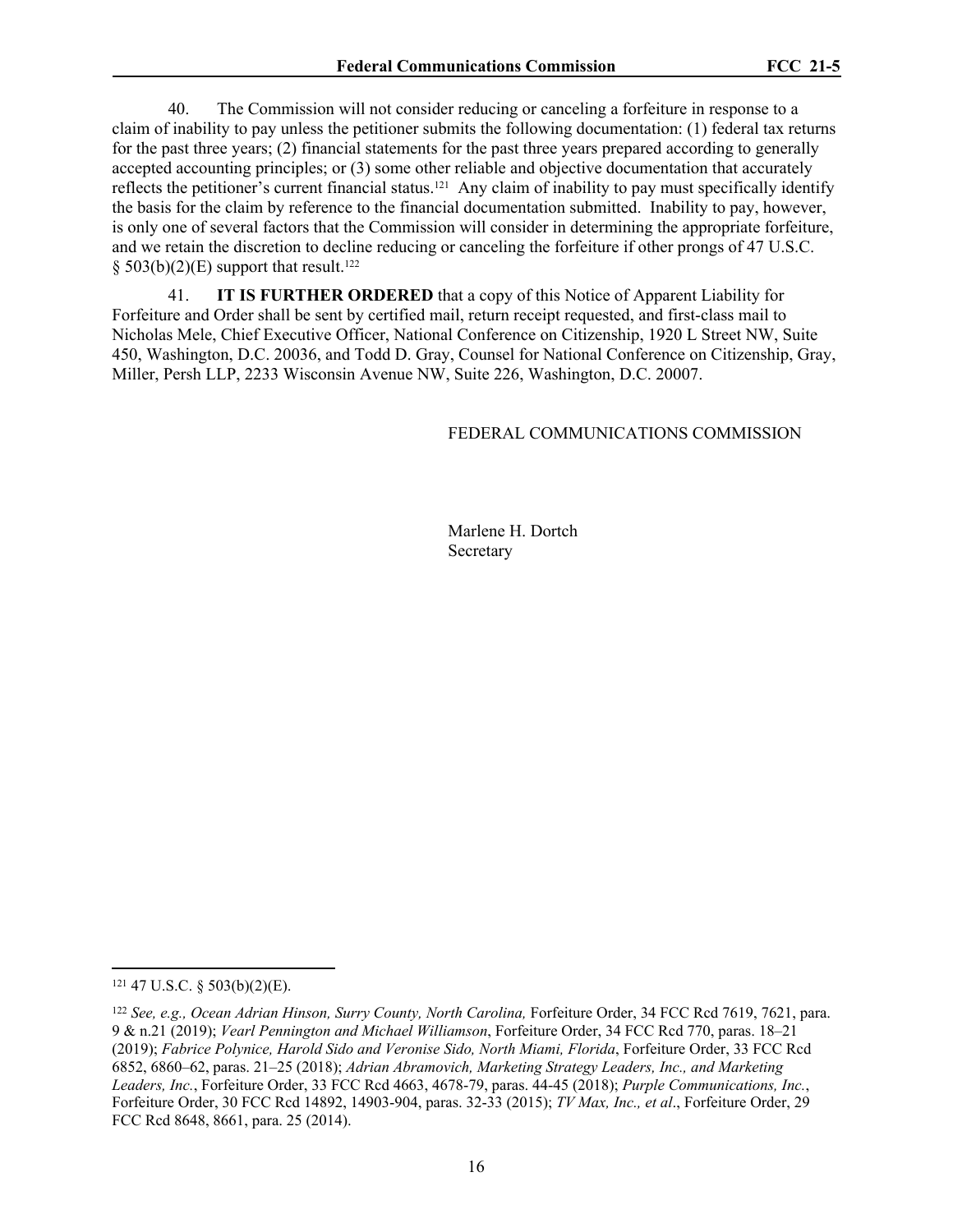#### **STATEMENT OF COMMISSIONER JESSICA ROSENWORCEL DISSENTING**

Re: *In the Matter of National Conference on Citizenship*, Notice of Apparent Liability for Forfeiture, File No. EB-IHD-19-00029567.

In this series of enforcement decisions, the Federal Communications Commission proposes novel fines totaling more than \$47 million on non-profit organizations for failing to comply with policies the agency eliminated from its rulebooks more than a year ago. These decisions suffer from a number of substantive and procedural infirmities. But most troubling is that the fines imposed here on the North American Catholic Educational Programming Foundation, the Hispanic Information and Telecommunications Network, Northern Arizona University Foundation, and other similar non-profit entities with programs to expand educational internet access lack any appropriate sense of proportion. Moreover, they are an unfortunate commentary on the priorities of this agency. During a pandemic when millions of people are struggling to get the connectivity they need to maintain some semblance of modern life, this is a strange use of agency resources. Instead of taking these unreasonably punitive actions, we should be leading with our humanity and finding ways to connect more people to the broadband services they need in crisis.

I dissent.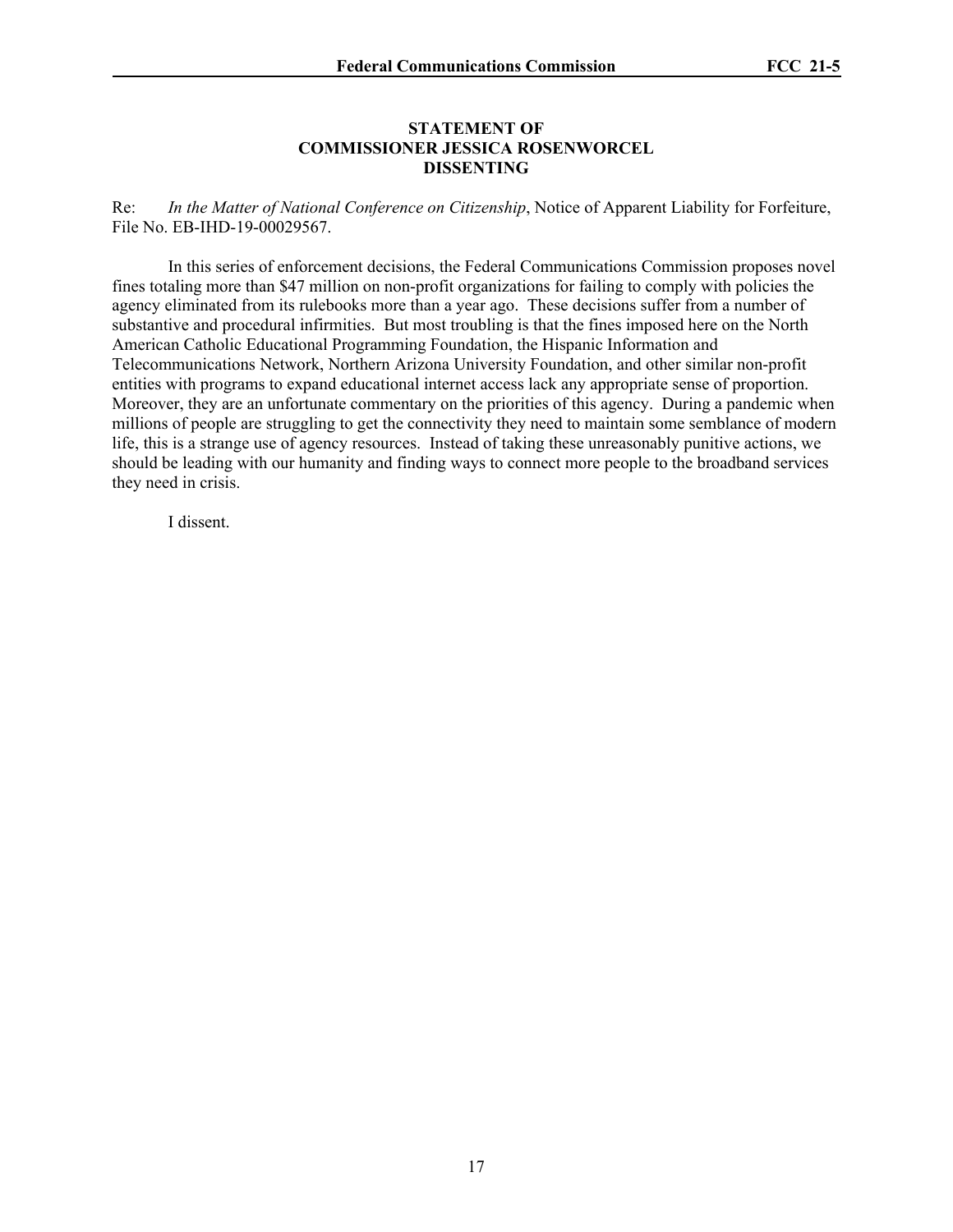#### **STATEMENT OF COMMISSIONER GEOFFREY STARKS DISSENTING**

Re: *In the Matter of National Conference on Citizenship*, Notice of Apparent Liability for Forfeiture, File No. EB-IHD-19-00029567.

Today the Commission proposes extraordinary penalties against organizations whose mission is to help those most in need. For fifty years, schools and students around the country have received free communications service through the program that has become the Educational Broadband Service (EBS). Nearly 18 months ago, ignoring calls to reform and revitalize the EBS program, the majority at that time made the spectrum on which the program relies generally available for auction and assignment. Today's actions double down on that decision, proposing forfeitures that threaten the financial survival of some of the program's most visible participants. These decisions represent a waste of Commission resources in an unlawful and unfair attack on a program has helped people around the country.

As an initial matter, the EBS licensees lacked sufficient notice of the legal interpretations underlying the Notices of Apparent Liability (NALs) to be subject to monetary penalties. Basic principles of administrative law establish that "an agency cannot sanction an individual for violating the agency's rules unless the individual had 'fair notice' of those rules."<sup>1</sup> Notice is fair when it allows regulated parties to identify, with "ascertainable certainty," the standards with which the agency expects them to conform.<sup>2</sup>

The EBS licensees lacked such fair notice of the majority's interpretation of the now-eliminated educational use<sup>3</sup> and Local Programming Committee rules.<sup>4</sup> When it authorized wireless broadband service for the EBS program, the Commission rejected requests from the EBS community to clarify its educational use rules<sup>5</sup>; instead, the agency said it would simply rely on the good faith efforts of licensees to "provide . . . educational usage." Thus, there are no ascertainable standards that EBS licensees could have followed to avoid liability.

Similarly, the Commission did not give fair notice of its current interpretation of the local programming committee rules. The plain language of the rules appears to apply only to the *formation* of a committee for application purposes, yet the NALs conclude that these committees must remain in place after license grant, even though their oversight of "programming" no longer makes sense in the wireless broadband context. Indeed, the NALs' legal interpretations generally do not make sense when applied to the services at issue.

The proposed forfeiture calculations are also fundamentally flawed. First, the NALs are based on the period from December 9, 2019 through April 27, 2020, the effective date of the Commission's elimination of the rules in question. But the NALs are based on Letters of Inquiry that covered the

4 47 CFR § 27.1201(a)(4) (2019).

<sup>1</sup> *SNR Wireless License Co., LLC v. FCC*, 868 F.3d 1021, 1043 (D.C. Cir. 2017).

<sup>2</sup> *Id.*

<sup>3</sup> 47 C.F.R. § 27.1214(b)(2) (2019) (licensees must "provide at least 20 hours per licensed channel per week of EBS educational usage").

<sup>5</sup> *See Amendment of Parts 1, 21, 73, 74 and 101 of the Commission's Rules to Facilitate the Provision of Fixed and Mobile Broadband Access, Educational and Other Advanced Services in the 2150-2162 and 2500-2690 MHz Bands*, WT Docket No. 03-66, Order on Reconsideration and Fifth Memorandum Opinion and Order and Third Memorandum Opinion and Order and Second Report and Order, 21 FCC Rcd 5606, 5699-701, paras. 223-28 (2006) (rejecting a proposal to provide guidance on meeting the educational use requirements).